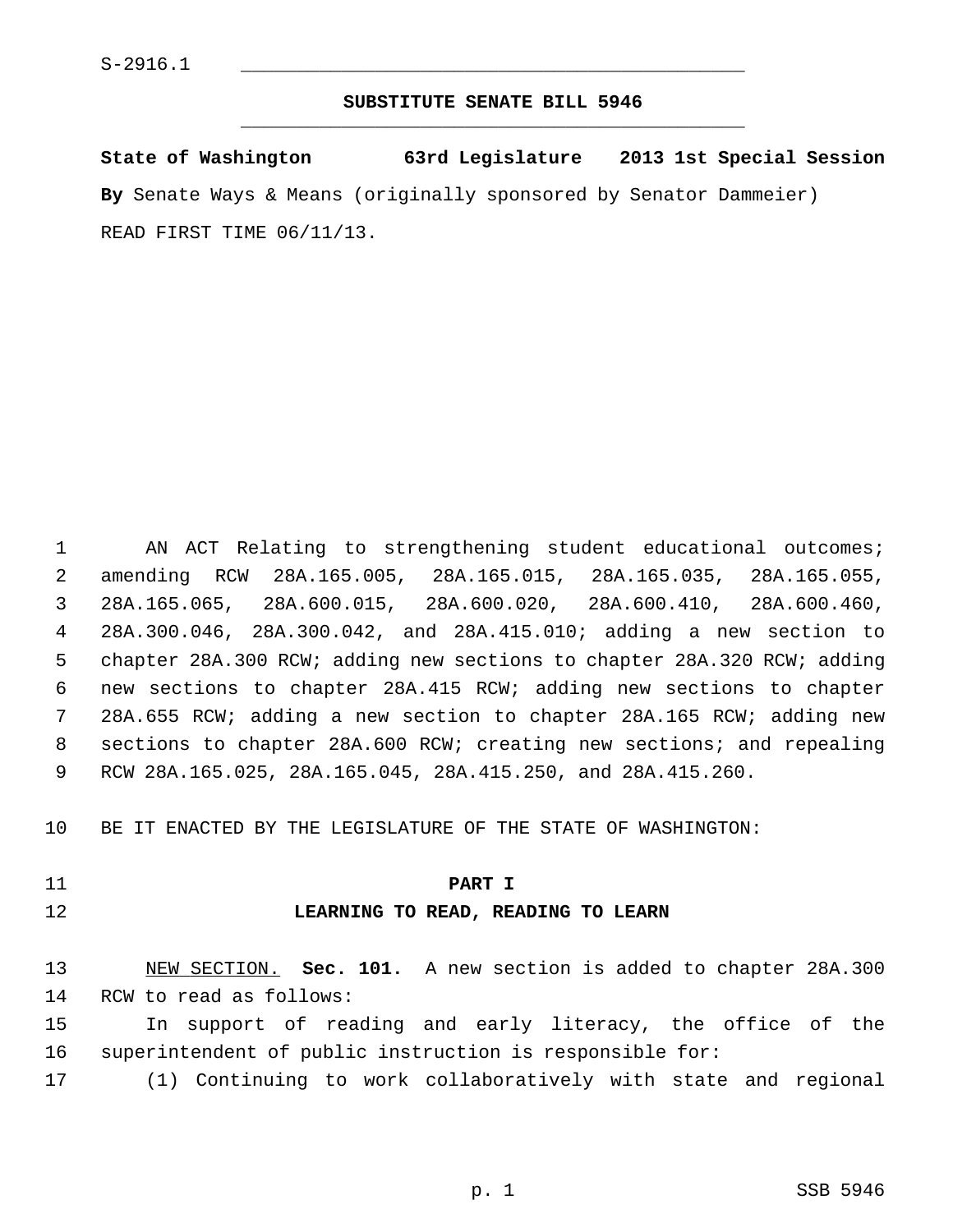1 partners such as the department of early learning and the educational 2 service districts to establish early literacy benchmarks and standards 3 and to implement the Washington state comprehensive literacy plan;

 4 (2) Disseminating research and information to school districts 5 about evidence-based programs and practices in reading readiness 6 skills, early literacy, and reading instruction;

 7 (3) Providing statewide models to support school districts that are 8 implementing response to intervention initiatives, positive behavior 9 intervention support systems, or other similar comprehensive models of 10 data-based identification and early intervention; and

11 (4) Within available funds and in partnership with the educational 12 service districts, providing technical assistance and professional 13 development opportunities for school districts.

14 NEW SECTION. **Sec. 102.** A new section is added to chapter 28A.320 15 RCW to read as follows:

16 School districts are responsible for providing a comprehensive 17 system of instruction and services in reading and early literacy to 18 kindergarten through fourth grade students that is based on the degree 19 of student need for additional support. Reading and early literacy 20 systems provided by school districts must include:

21 (1) Annual use of screening assessments and other tools to identify 22 at-risk readers in kindergarten through fourth grade, such as the 23 Washington kindergarten inventory of developing skills, the Washington 24 state early learning and development guidelines for birth through third 25 grade, the second grade reading assessment under RCW 28A.300.310, and 26 locally used assessments and other tools; and

27 (2) Research-based family involvement and engagement strategies, 28 including strategies to help families and guardians assist in improving 29 students' reading and early literacy skills at home.

30 NEW SECTION. **Sec. 103.** A new section is added to chapter 28A.415 31 RCW to read as follows:

32 (1) High-quality professional development is essential for 33 educators to keep abreast of the important advances in research that 34 are occurring regarding instructional strategies and curriculum. 35 Professional development in early literacy is especially important to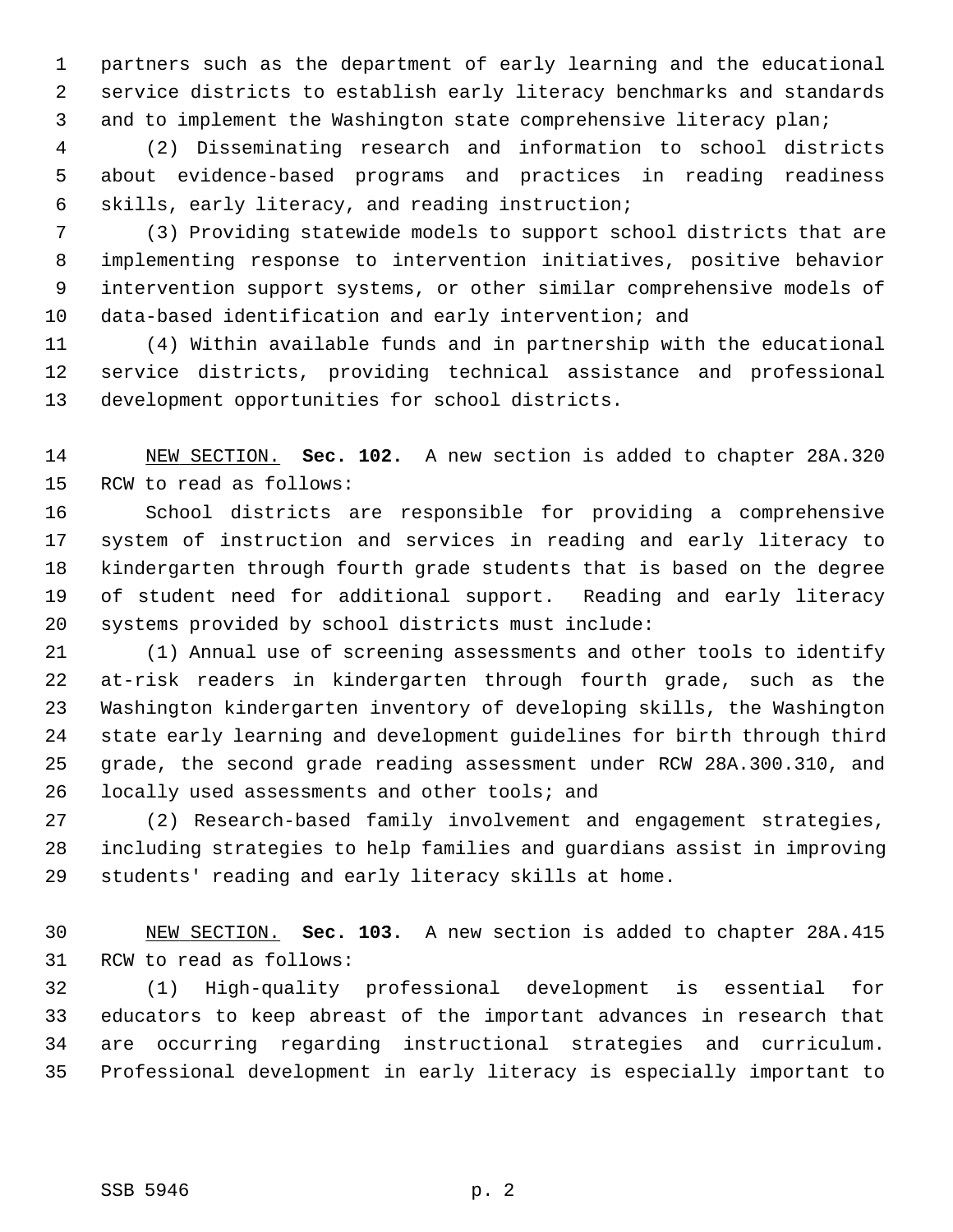1 support the instruction of young readers since reading proficiency is 2 a crucial element for student academic success.

 3 (2) Subject to funds appropriated for this specific purpose, the 4 office of the superintendent of public instruction shall create 5 partnerships with the educational service districts and public or 6 private institutions of higher education with approved educator 7 preparation programs to develop and deliver research-based professional 8 development learning opportunities in reading instruction and early 9 literacy for teachers of kindergarten through fourth grade students.

10 NEW SECTION. **Sec. 104.** A new section is added to chapter 28A.320 11 RCW to read as follows:

12 (1) Each school district shall require that report cards for 13 students in kindergarten through fourth grade include information 14 regarding how the student is progressing on acquiring reading skills 15 and whether the student is at grade level in reading.

16 (2) If a student is not reading at or above grade level, the 17 teacher, with the support of other school personnel as appropriate, 18 must explain to the parent or guardian which interventions and 19 strategies will be used to help improve the student's reading skills 20 and must provide strategies for parents or guardians to assist with 21 improving the student's reading skills at home.

22 (3) Each school shall report to the school district the number of 23 students in grades kindergarten through four who are reading below 24 grade level and the interventions that are being provided to improve 25 the reading skills of the students, with the information disaggregated 26 by subgroups of students. The school district shall aggregate the 27 reports from the schools and provide the reports to the office of the 28 superintendent of public instruction. The office of the superintendent 29 of public instruction shall submit a statewide report annually to the 30 education committees of the legislature and the educational opportunity 31 gap oversight and accountability committee.

32 NEW SECTION. **Sec. 105.** A new section is added to chapter 28A.655 33 RCW to read as follows:

34 (1) The definitions in this subsection apply throughout this 35 section and section 106 of this act unless the context clearly requires 36 otherwise.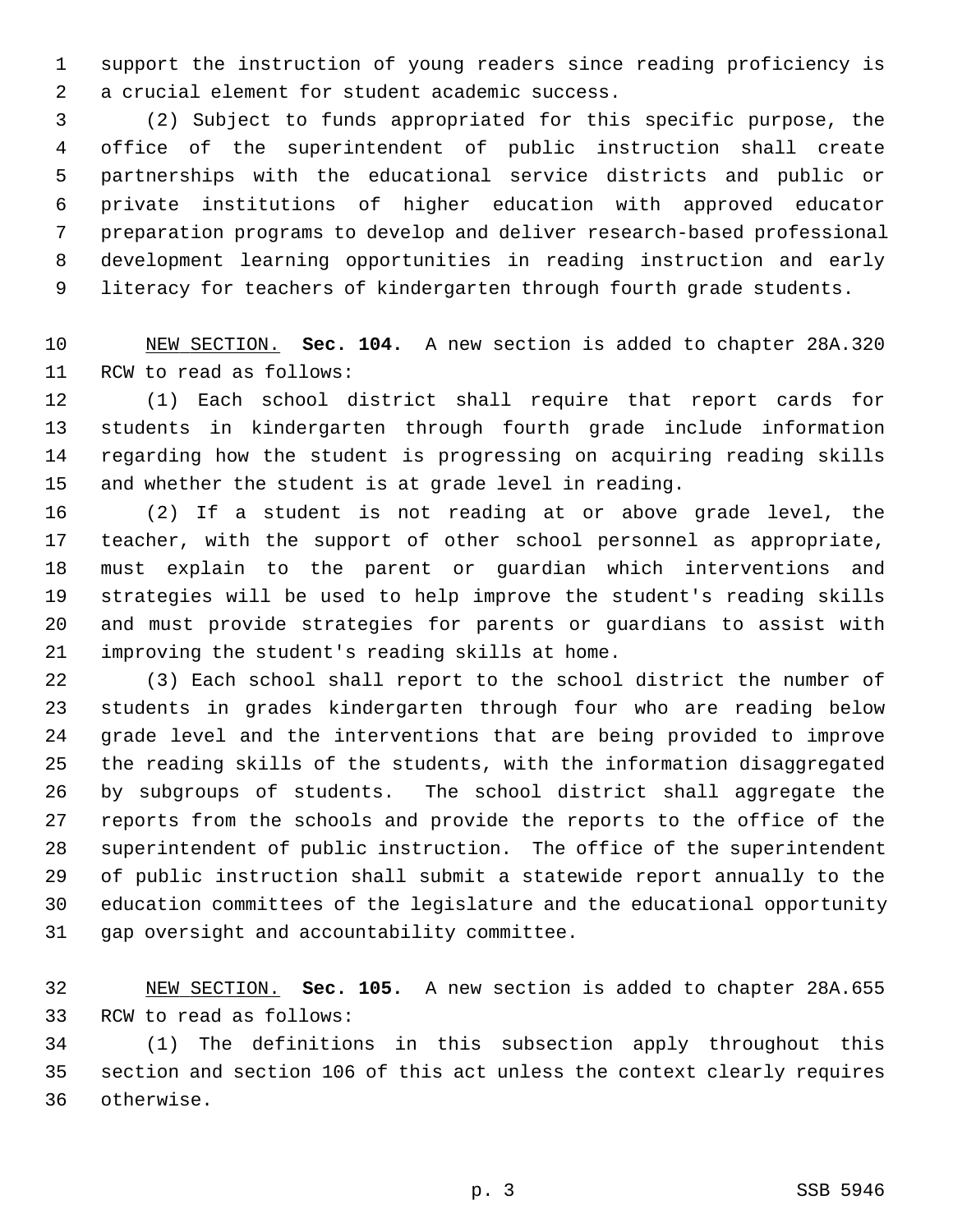1 (a) "Basic" means a score on the statewide student assessment at a 2 level two in a four-level scoring system.

 3 (b) "Below basic" means a score on the statewide student assessment 4 at a level one in a four-level scoring system.

 5 (c) "Not meet the state standard" means a score on the statewide 6 student assessment at either a level one or a level two in a four-level 7 scoring system.

 8 (2) Beginning in the 2014-15 school year, for any student who 9 receives a score of below basic on the third grade statewide student 10 assessment in English language arts, a meeting must be scheduled before 11 the end of the school year between the student's parent or guardian, 12 teacher, and the principal of the school the student attends or the 13 principal's designee to discuss appropriate grade placement and 14 recommended intensive strategies to improve the student's reading 15 skills. For students to be placed in fourth grade, the strategies 16 discussed must include an intensive improvement strategy provided, 17 supported, or contracted by the school district that includes a summer 18 program or other option identified by the parents, teacher, principal, 19 or principal's designee as appropriately meeting the student's need to 20 prepare for fourth grade. The parents or guardians must be fully 21 informed about the strategies and the parent's or guardian's consent 22 must be obtained regarding the appropriate grade placement and the 23 intensive improvement strategy to be implemented. The school district 24 must implement the strategy selected in consultation with the student's 25 parents or guardians.

26 (3) If a student does not have a score in English language arts on 27 the third grade statewide student assessment but the district 28 determines, using district or classroom-based diagnostic assessments or 29 another standardized assessment, that the student's performance is 30 equivalent to below basic in English language arts, the policy in 31 subsection (2) of this section applies.

32 (4) Students participating in the transitional bilingual 33 instruction program are exempt from the policy in subsection (2) of 34 this section, unless the student has participated in the transitional 35 bilingual instruction program for three school years and receives a 36 score of below basic on the third grade statewide student assessment in 37 English language arts.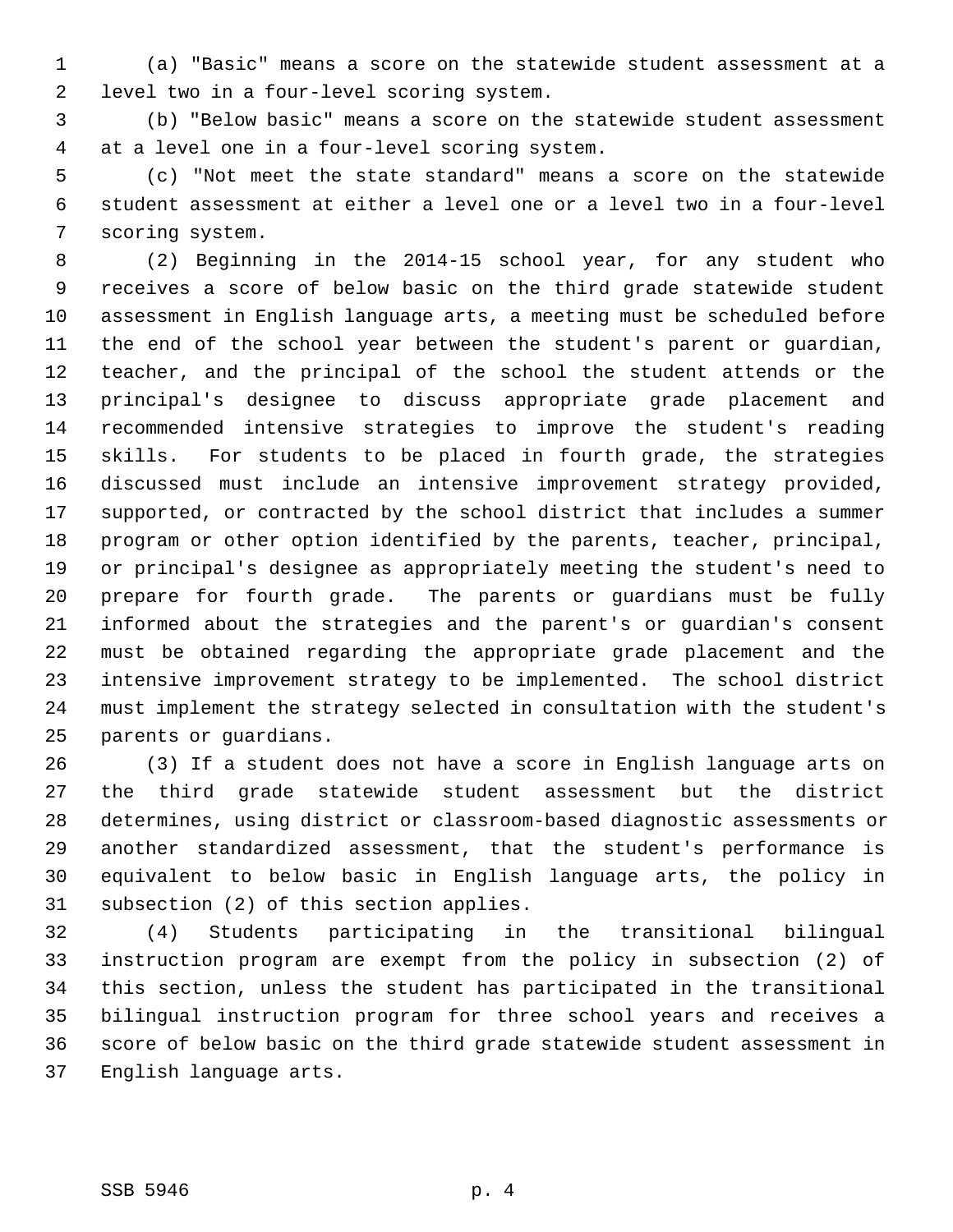1 (5) Students with disabilities whose individualized education 2 program includes specially designed instruction in reading or English 3 language arts are exempt from subsections (2), (3), and (4) of this 4 section. Communication and consultation with parents or guardians of 5 such students shall occur through the individualized education program 6 process required under chapter 28A.155 RCW and associated 7 administrative rules.

 8 NEW SECTION. **Sec. 106.** A new section is added to chapter 28A.655 9 RCW to read as follows:

10 (1)(a) Beginning in the 2015-16 school year, except as otherwise 11 provided in this subsection (1), for any student who received a score 12 of basic or below basic on the third grade statewide student assessment 13 in English language arts in the previous school year, the school 14 district must implement an intensive reading and literacy improvement 15 strategy from a state menu of best practices established in accordance 16 with subsection (3) of this section or an alternative strategy in 17 accordance with subsection (4) of this section.

18 (b) Reading and literacy improvement strategies for students with 19 disabilities whose individualized education program includes specially 20 designed instruction in reading or English language arts shall be as 21 provided in the individualized education program.

22 (2)(a) Also beginning in the 2015-16 school year, in any school 23 where more than forty percent of the tested students received a score 24 of basic or below basic on the third grade statewide student assessment 25 in English language arts in the previous school year, as calculated 26 under this subsection (2), the school district must implement an 27 intensive reading and literacy improvement strategy from a state menu 28 of best practices established in accordance with subsection (3) of this 29 section or an alternative strategy in accordance with subsection (4) of 30 this section for all students in grades kindergarten through four at 31 the school.

32 (b) For the purposes of this subsection (2), the office of the 33 superintendent of public instruction shall exclude the following from 34 the calculation of a school's percentage of tested students receiving 35 a score of basic or below basic on the third grade statewide student 36 assessment: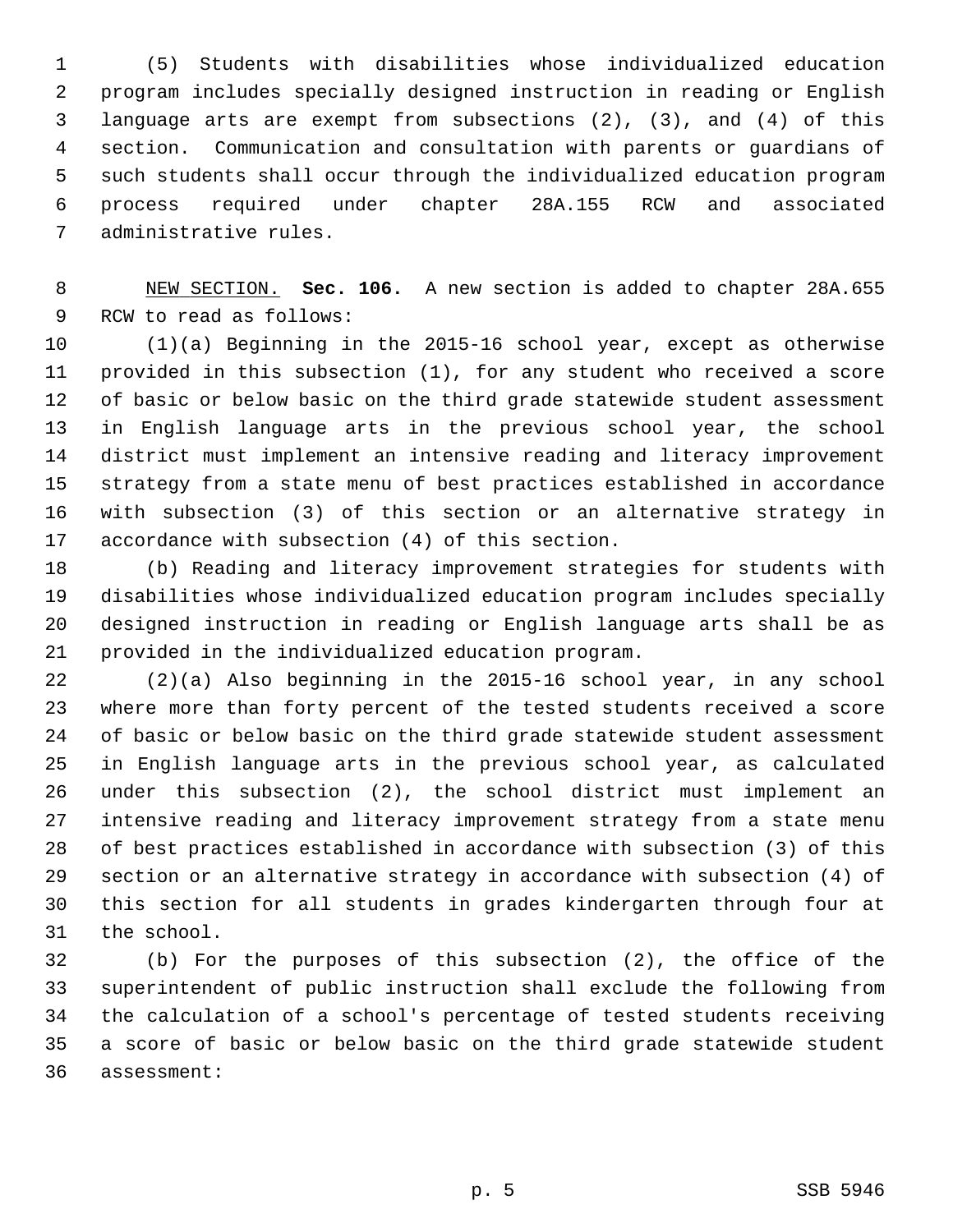1 (i) Students enrolled in the transitional bilingual instruction 2 program unless the student has participated in the transitional 3 bilingual instruction program for three school years;

 4 (ii) Students with disabilities whose individualized education 5 program specifies a different standard to measure reading performance 6 than is required for the statewide student assessment; and

7 (iii) Schools with fewer than ten students in third grade.

 8 (3) The office of the superintendent of public instruction shall 9 convene a panel of experts to develop a state menu of best practices 10 and strategies for intensive reading and literacy improvement designed 11 to assist struggling students in reaching grade level in reading by the 12 end of fourth grade. The state menu must also include best practices 13 and strategies to improve the reading and literacy of students who are 14 English language learners and for system improvements that schools and 15 school districts can implement to improve reading instruction for all 16 students. The office of the superintendent of public instruction shall 17 publish the state menu by July 1, 2014, and update the state menu by 18 each July 1st thereafter.

19 (4) School districts may use an alternative practice or strategy 20 that is not on a state menu developed under subsection (3) of this 21 section for two school years initially. If the district is able to 22 demonstrate improved outcomes for participating students over the 23 previous two school years at a level commensurate with the best 24 practices and strategies on the state menu, the office of the 25 superintendent of public instruction must approve use of the 26 alternative practice or strategy by the district for one additional 27 school year. Subsequent annual approval by the superintendent of 28 public instruction to use the alternative practice or strategy is 29 dependent on the district continuing to demonstrate an increase in 30 improved outcomes for participating students.

# 31 **PART II**

# 32 **REQUIRING THE LEARNING ASSISTANCE PROGRAM TO BE EVIDENCE-BASED**

33 **Sec. 201.** RCW 28A.165.005 and 2009 c 548 s 701 are each amended to 34 read as follows:

35 (1) This chapter is designed to:  $((+1)^n)$  (a) Promote the use of 36 ((assessment)) data when developing programs to assist underachieving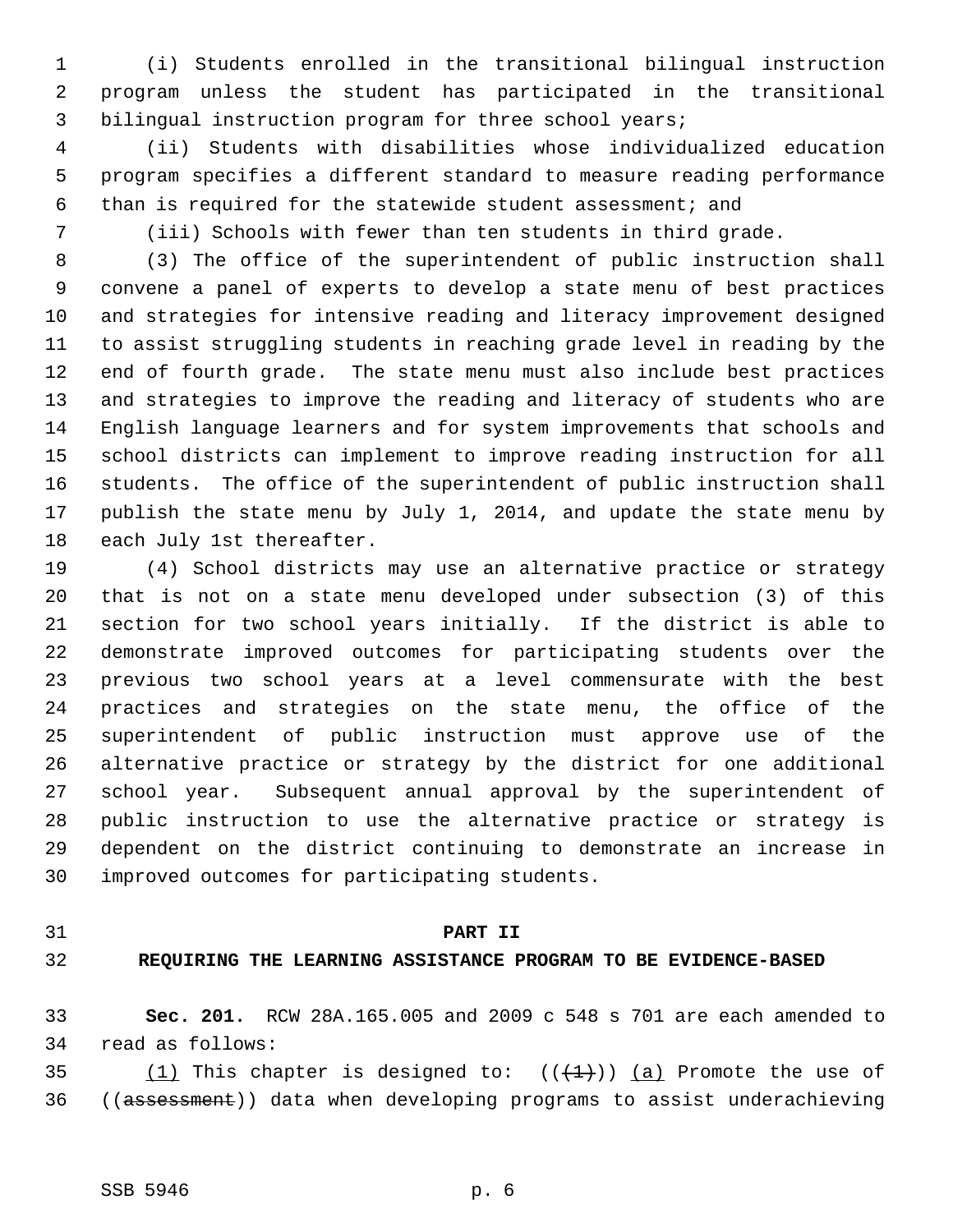1 students and reduce disruptive behaviors in the classroom; and  $((+2))$  2 (b) guide school districts in providing the most effective and 3 efficient practices when implementing supplemental instruction and 4 services to assist underachieving students and reduce disruptive 5 behaviors in the classroom.

 (2) School districts implementing a learning assistance program shall focus first on addressing the needs of students in grades kindergarten through four who are deficient in reading or reading readiness skills to improve reading literacy.

10 **Sec. 202.** RCW 28A.165.015 and 2009 c 548 s 702 are each amended to 11 read as follows:

12 Unless the context clearly indicates otherwise the definitions in 13 this section apply throughout this chapter.

14 (1) (("Approved program" means a program submitted to and approved 15 by the office of the superintendent of public instruction and conducted 16 pursuant to the plan that addresses the required elements as provided 17 for in this chapter.

18  $(2)$ )) "Basic skills areas" means reading, writing, and mathematics 19 as well as readiness associated with these skills.

20  $((+3))$   $(2)$  "Participating student" means a student in kindergarten 21 through grade twelve who scores below standard for his or her grade 22 level using multiple measures of performance, including on the 23 statewide student assessments or other assessments and performance 24 measurement tools administered by the school or district and who is 25 identified  $((\frac{1}{2}m))$  by the  $((\frac{1}{2}m)(\frac{1}{2}m)$  district to receive 26 services.

 ( $(\frac{4}{3})$  "Statewide student assessments" means one or more of 28 the ((several basic skills assessments administered as part of the state's student assessment system, and assessments in the basic skills  $areas)$  assessments administered by  $((\text{1oca1}))$  school districts as required under RCW 28A.655.070.

 $32$  (( $\left(\frac{5}{7}\right)$ ) (4) "Underachieving students" means students with the 33 greatest academic deficits in basic skills as identified by  $((the))$ 34 statewide, school, or district assessments or other performance 35 measurement tools.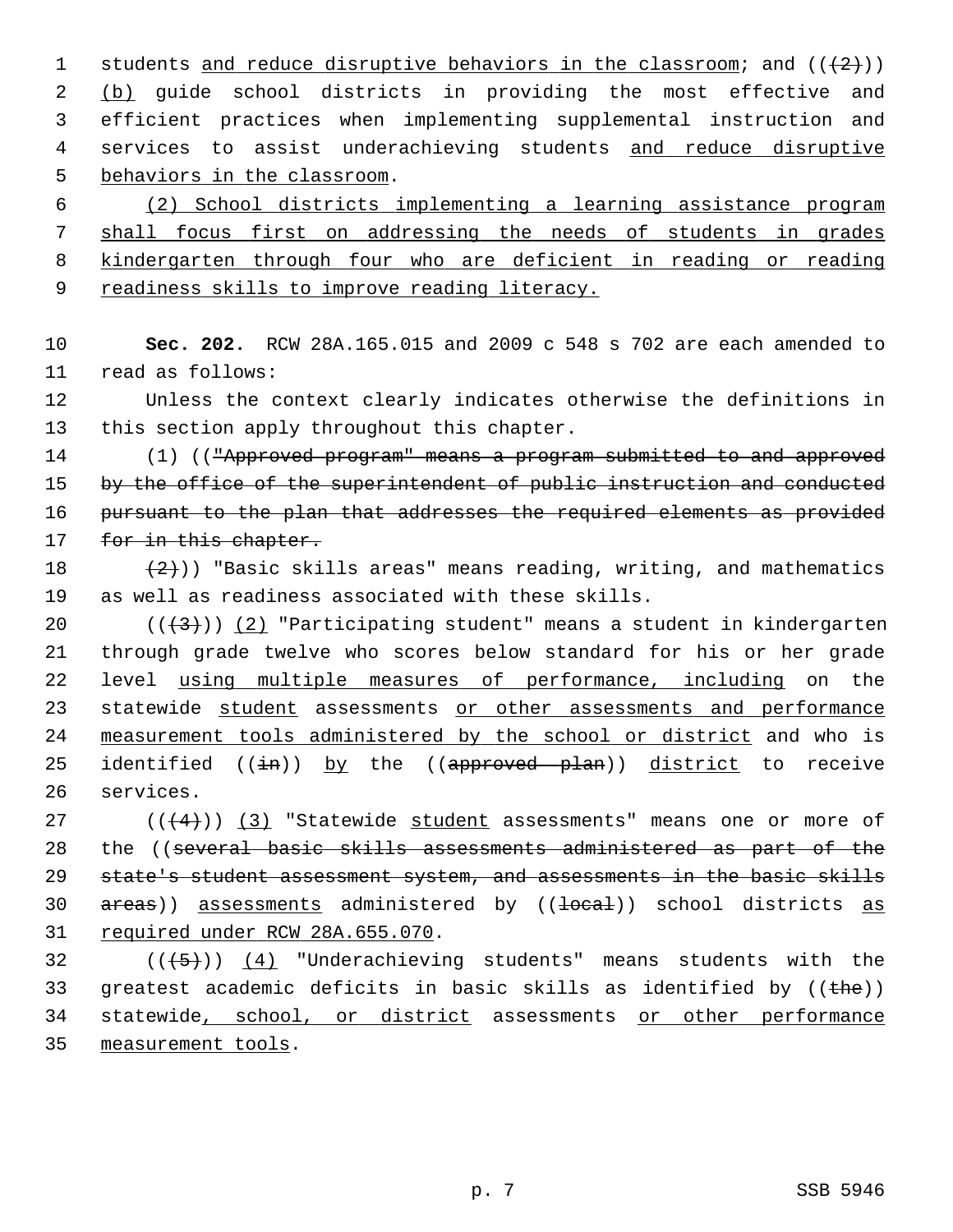**Sec. 203.** RCW 28A.165.035 and 2008 c 321 s 4 are each amended to 2 read as follows: (1) Beginning in the 2015-16 school year, expenditure of funds from the learning assistance program must be consistent with the provisions of section 106 of this act. (2) Use of best practices that have been demonstrated through research to be associated with increased student achievement magnifies 8 the opportunities for student success. To the extent they are included as a best practice or strategy in one of the state menus or an approved alternative under this section or section 106 of this act, the 11 following are services and activities that may be supported by the 12 learning assistance program:  $((+1))$  (a) Extended learning time opportunities occurring:  $((+a))$  (i) Before or after the regular school day;  $((+b))$  (ii) On Saturday; and  $((\{e\})$  (iii) Beyond the regular school year;  $((+2)^{n})$  (b) Services under RCW 28A.320.190; ( $(\overline{+3})$ ) (c) Professional development for certificated and 19 classified staff that focuses on:  $((+a))$  (i) The needs of a diverse student population;  $((+b))$  (ii) Specific literacy and mathematics content and 22 instructional strategies; and 23 ( $(\{e\})$ ) (iii) The use of student work to quide effective 24 instruction and appropriate assistance; 25 ( $(\frac{4}{4})$ ) (d) Consultant teachers to assist in implementing effective 26 instructional practices by teachers serving participating students; 27 ( $(\overline{\smash{.}(\{5\})})$  (e) Tutoring support for participating students; and  $((+6))$  (f) Outreach activities and support for parents of 29 participating students, including employing parent and family engagement coordinators. (3) In addition to the state menu developed under section 106 of this act, the office of the superintendent of public instruction shall convene a panel of experts including the Washington state institute for public policy, to develop additional state menus of best practices and strategies for use in the learning assistance program to assist struggling students at all grade levels in English language arts and mathematics and reduce disruptive behaviors in the classroom. The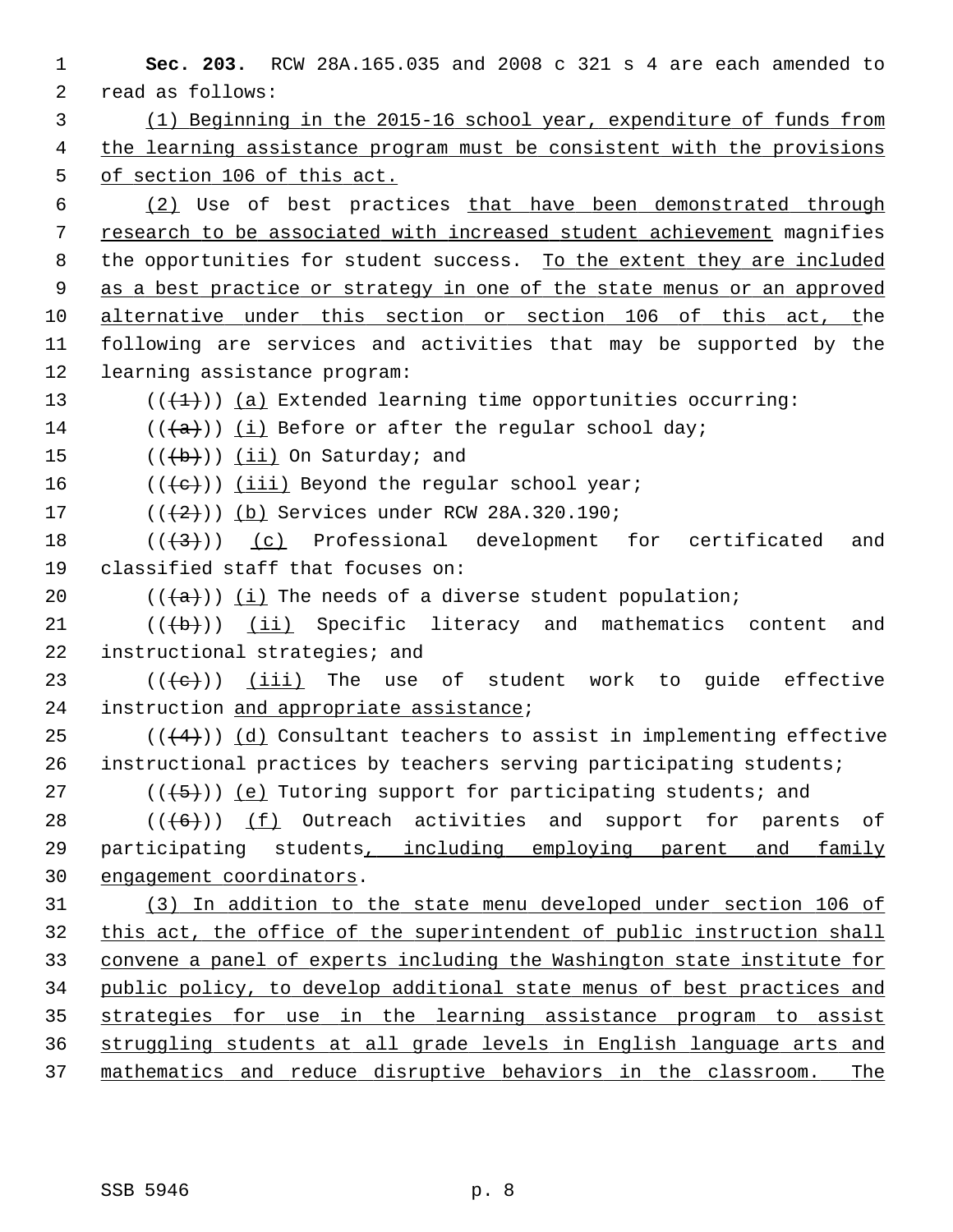office of the superintendent of public instruction shall publish the state menus by July 1, 2015, and update the state menus by each July 1st thereafter. (4)(a) Beginning in the 2016-17 school year, except as provided in (b) of this subsection, school districts must use a practice or strategy that is on a state menu developed under subsection (3) of this section or section 106 of this act. (b) Beginning in the 2016-17 school year, school districts may use a practice or strategy that is not on a state menu developed under subsection (3) of this section for two school years initially. If the district is able to demonstrate improved outcomes for participating students over the previous two school years at a level commensurate with the best practices and strategies on the state menu, the office of the superintendent of public instruction shall approve use of the alternative practice or strategy by the district for one additional school year. Subsequent annual approval by the superintendent of public instruction to use the alternative practice or strategy is dependent on the district continuing to demonstrate increased improved outcomes for participating students.

 (5) School districts are encouraged to implement best practices and strategies from the state menus developed under this section and section 106 of this act before the use is required.

 NEW SECTION. **Sec. 204.** A new section is added to chapter 28A.165 24 RCW to read as follows:

25 (1) Beginning with the 2014-15 school year, school districts shall 26 record in the statewide individual student data system annual entrance 27 and exit performance data for each student participating in the 28 learning assistance program according to specifications established by 29 the office of the superintendent of public instruction.

30 (2) By August 1, 2014, and each August 1st thereafter, school 31 districts shall report to the office of the superintendent of public 32 instruction, using a common format prepared by the office:

33 (a) The amount of academic growth gained by students participating 34 in the learning assistance program;

35 (b) The number of students who gain at least one year of academic 36 growth; and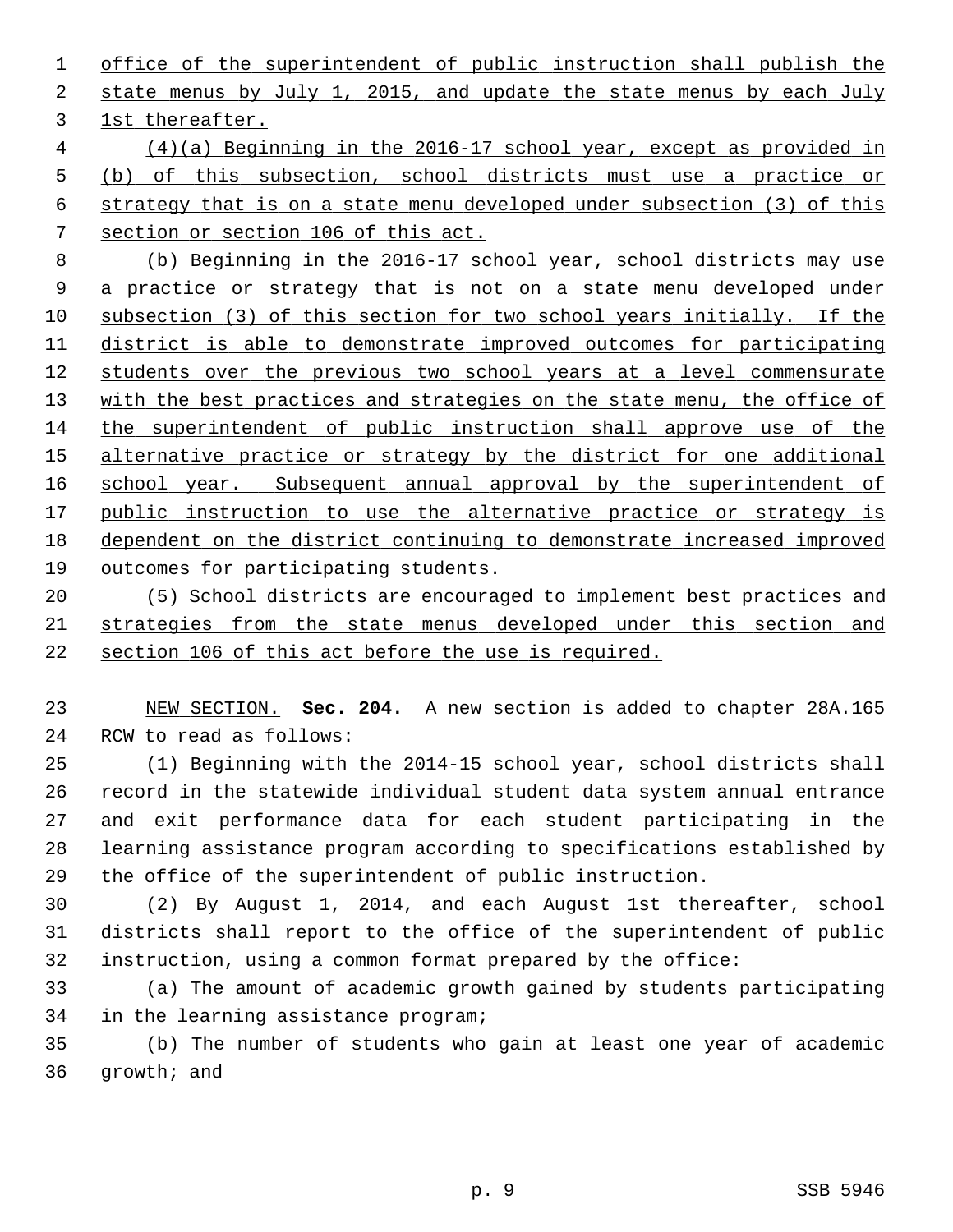1 (c) The specific practices, activities, and programs used by each 2 school building that received learning assistance program funding.

 3 (3) The office of the superintendent of public instruction shall 4 compile the school district data and report annual and longitudinal 5 gains for the specific practices, activities, and programs used by the 6 school districts to show which are the most effective. The data must 7 be disaggregated by student subgroups.

 8 **Sec. 205.** RCW 28A.165.055 and 2009 c 548 s 703 are each amended to 9 read as follows:

10 ((Each school district with an approved program is eligible for 11 state funds provided for the learning assistance program.)) The funds 12 for the learning assistance program shall be appropriated ((for the 13 <del>learning assistance program</del>)) in accordance with RCW 28A.150.260 and 14 the omnibus appropriations act. The distribution formula is for school 15 district allocation purposes only, but funds appropriated for the 16 learning assistance program must be expended for the purposes of RCW 17 28A.165.005 through 28A.165.065 and section 106 of this act.

18 **Sec. 206.** RCW 28A.165.065 and 2004 c 20 s 7 are each amended to 19 read as follows:

20 To ensure that school districts are meeting the requirements of 21 ((an approved program)) this chapter, the superintendent of public 22 instruction shall monitor ((such)) learning assistance programs no less 23 than once every four years. ((<del>Individual student records shall be</del> 24 maintained at the school district.)) The primary purpose of program 25 monitoring is to evaluate the effectiveness of a district's allocation 26 and expenditure of resources and monitor school district fidelity in 27 implementing best practices. The office of the superintendent of 28 public instruction may provide technical assistance to school districts 29 to improve the effectiveness of a learning assistance program.

# 30 **PART III**

# 31 **STUDENT DISCIPLINE**

32 NEW SECTION. **Sec. 301.** A new section is added to chapter 28A.600 33 RCW to read as follows:

34 (1) The office of the superintendent of public instruction shall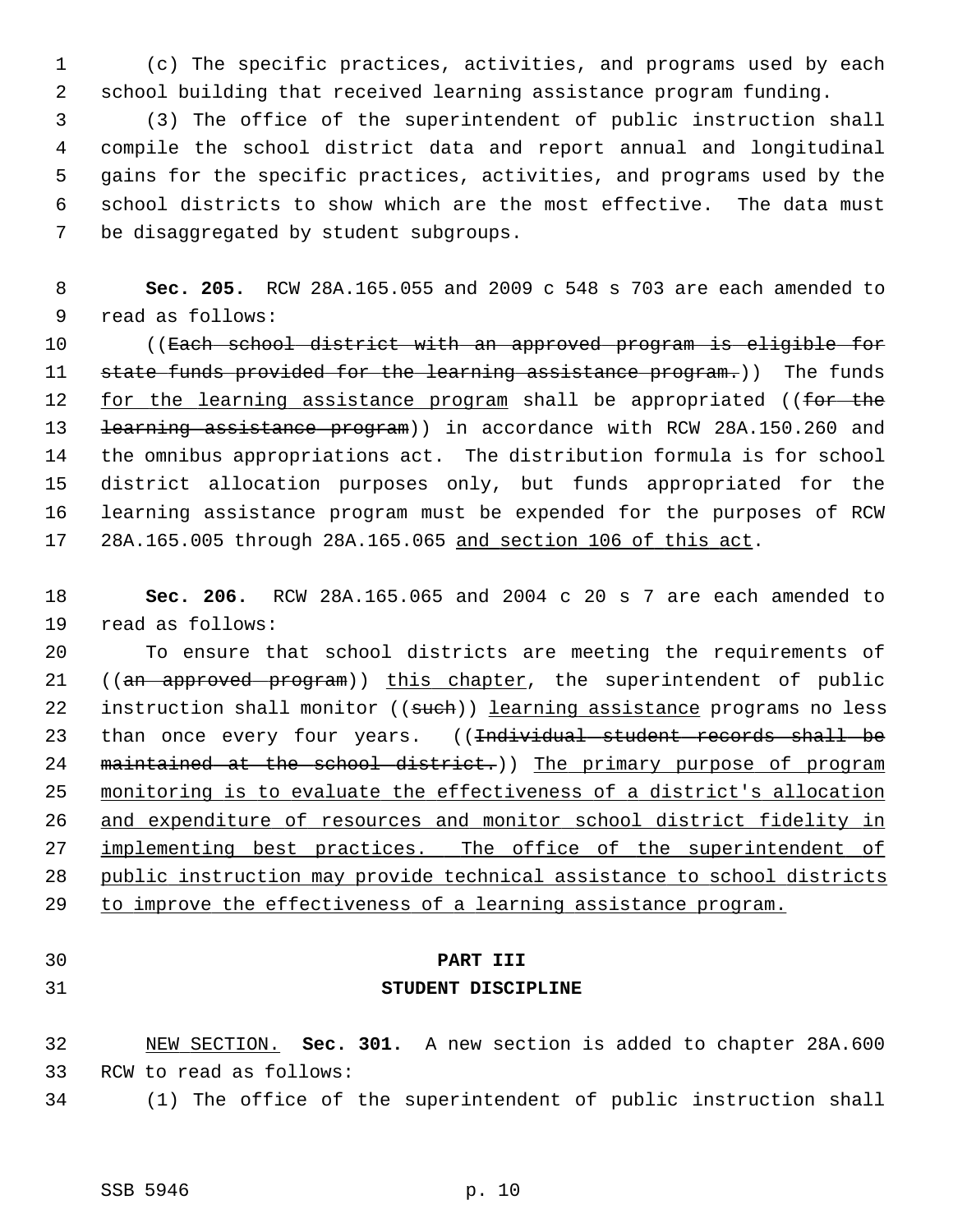1 convene a discipline task force to develop standard definitions for 2 causes of student disciplinary actions taken at the discretion of the 3 school district. The task force must also develop data collection 4 standards for disciplinary actions that are discretionary and for 5 disciplinary actions that result in the exclusion of a student from 6 school. The data collection standards must include data about 7 education services provided while a student is subject to a 8 disciplinary action, the status of petitions for readmission to the 9 school district when a student has been excluded from school, credit 10 retrieval during a period of exclusion, and school dropout as a result 11 of disciplinary action.

12 (2) The discipline task force shall include representatives from 13 the K-12 data governance group, the educational opportunity gap 14 oversight and accountability committee, the state ethnic commissions, 15 the governor's office of Indian affairs, the office of the education 16 ombudsman, school districts, and other education and advocacy 17 organizations.

18 (3) The office of the superintendent of public instruction and the 19 K-12 data governance group shall revise the statewide student data 20 system to incorporate the student discipline data collection standards 21 recommended by the discipline task force, and begin collecting data 22 based on the revised standards in the 2015-16 school year.

23 **Sec. 302.** RCW 28A.600.015 and 2006 c 263 s 701 are each amended to 24 read as follows:

25 (1) The superintendent of public instruction shall adopt and 26 distribute to all school districts lawful and reasonable rules 27 prescribing the substantive and procedural due process guarantees of 28 pupils in the common schools. Such rules shall authorize a school 29 district to use informal due process procedures in connection with the 30 short-term suspension of students to the extent constitutionally 31 permissible: PROVIDED, That the superintendent of public instruction 32 deems the interest of students to be adequately protected. When a 33 student suspension or expulsion is appealed, the rules shall authorize 34 a school district to impose the suspension or expulsion temporarily 35 after an initial hearing for no more than ten consecutive school days 36 or until the appeal is decided, whichever is earlier. Any days that 37 the student is temporarily suspended or expelled before the appeal is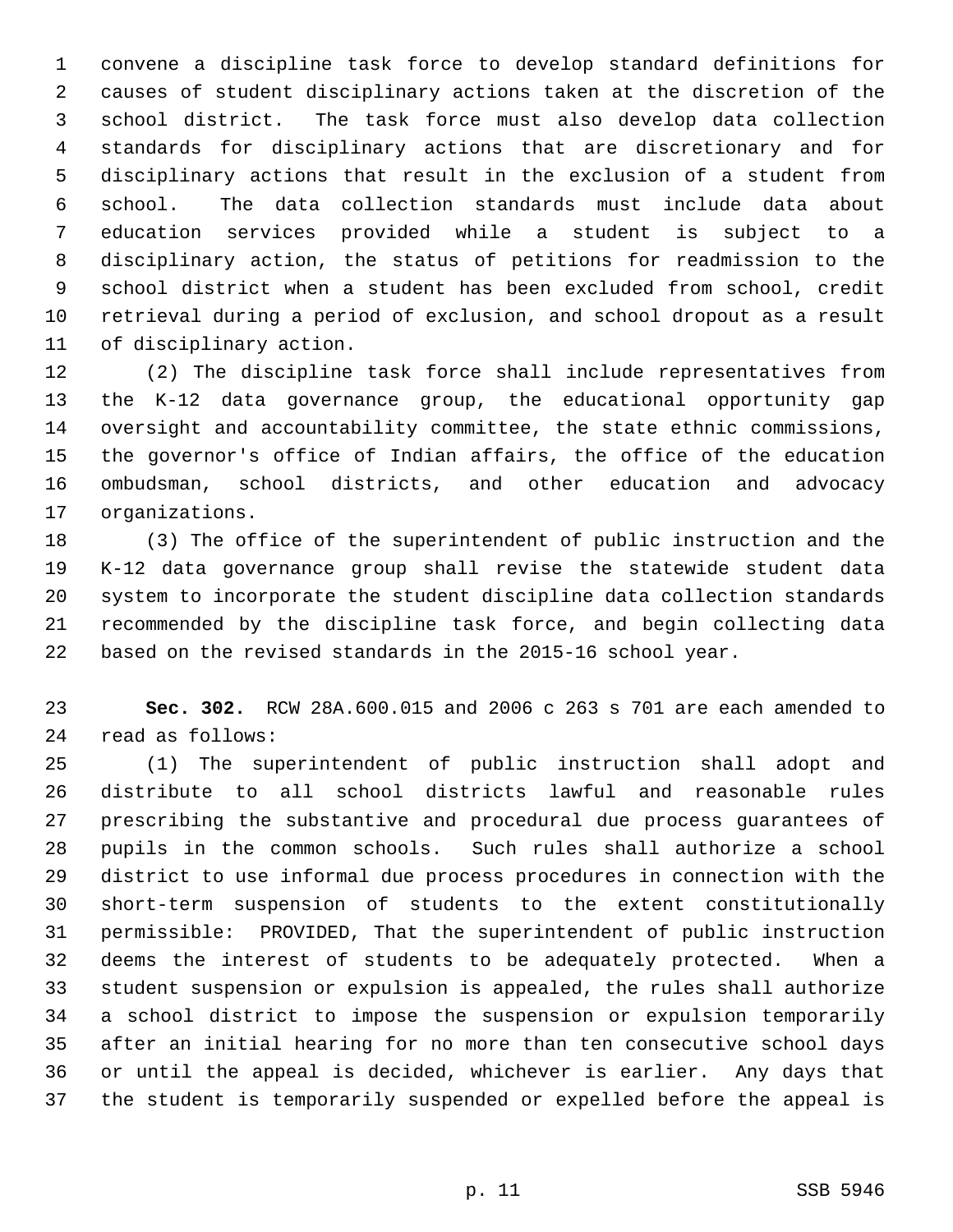1 decided shall be applied to the term of the student suspension or 2 expulsion and shall not limit or extend the term of the student 3 suspension or expulsion. An expulsion or suspension of a student may 4 not be for an indefinite period of time.

 5 (2) Short-term suspension procedures may be used for suspensions of 6 students up to and including, ten consecutive school days.

 (3) Emergency expulsions must end or be converted to another form of corrective action within ten school days from the date of the 9 emergency removal from school. Notice and due process rights must be provided when an emergency expulsion is converted to another form of corrective action.

12 **Sec. 303.** RCW 28A.600.020 and 2006 c 263 s 706 are each amended to 13 read as follows:

14 (1) The rules adopted pursuant to RCW 28A.600.010 shall be 15 interpreted to ensure that the optimum learning atmosphere of the 16 classroom is maintained, and that the highest consideration is given to 17 the judgment of qualified certificated educators regarding conditions 18 necessary to maintain the optimum learning atmosphere.

19 (2) Any student who creates a disruption of the educational process 20 in violation of the building disciplinary standards while under a 21 teacher's immediate supervision may be excluded by the teacher from his 22 or her individual classroom and instructional or activity area for all 23 or any portion of the balance of the school day, or up to the following 24 two days, or until the principal or designee and teacher have 25 conferred, whichever occurs first. Except in emergency circumstances, 26 the teacher first must attempt one or more alternative forms of 27 corrective action. In no event without the consent of the teacher may 28 an excluded student return to the class during the balance of that 29 class or activity period or up to the following two days, or until the 30 principal or his or her designee and the teacher have conferred.

31 (3) In order to preserve a beneficial learning environment for all 32 students and to maintain good order and discipline in each classroom, 33 every school district board of directors shall provide that written 34 procedures are developed for administering discipline at each school 35 within the district. Such procedures shall be developed with the 36 participation of parents and the community, and shall provide that the 37 teacher, principal or designee, and other authorities designated by the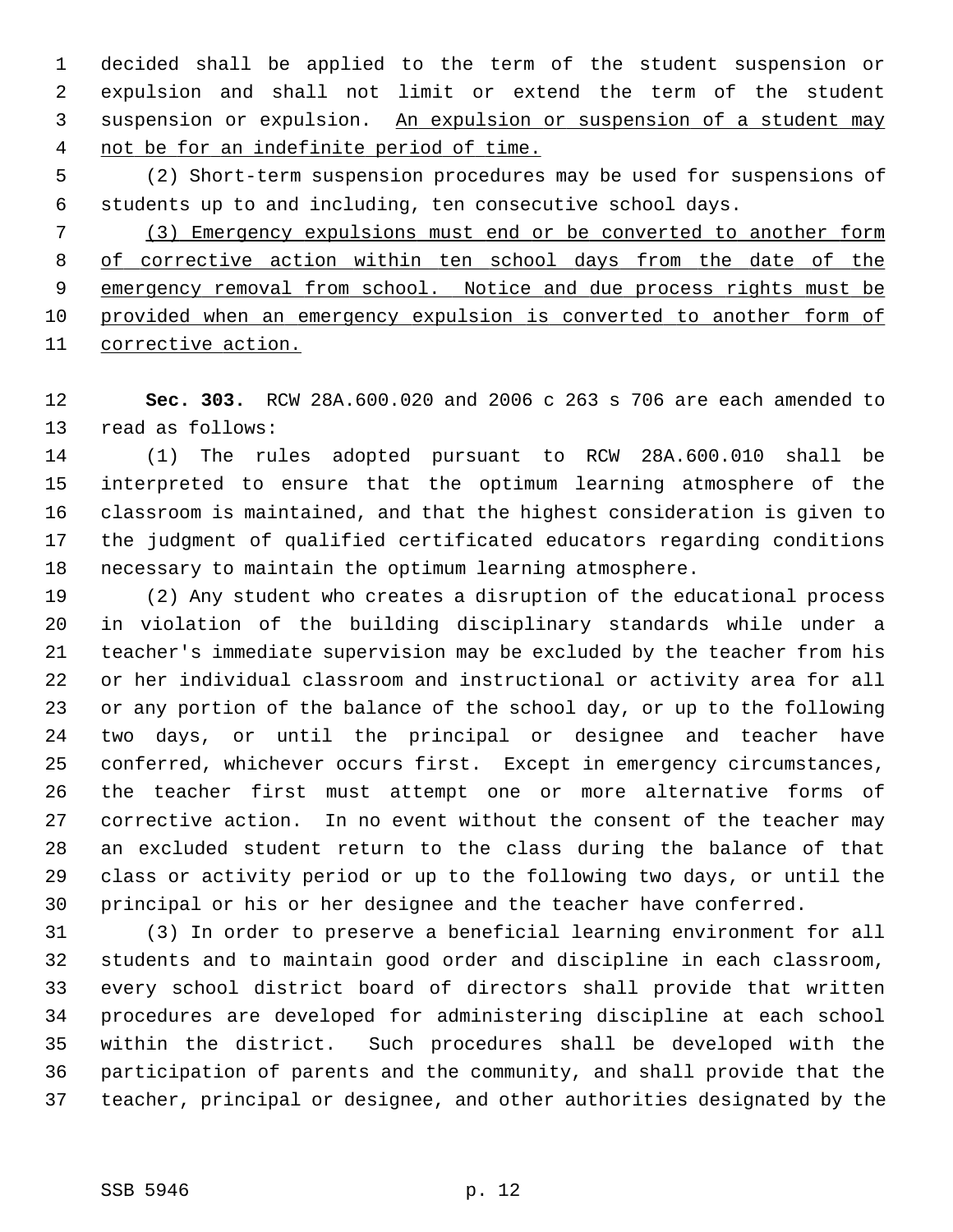1 board of directors, make every reasonable attempt to involve the parent 2 or guardian and the student in the resolution of student discipline 3 problems. Such procedures shall provide that students may be excluded 4 from their individual classes or activities for periods of time in 5 excess of that provided in subsection (2) of this section if such 6 students have repeatedly disrupted the learning of other students. The 7 procedures must be consistent with the rules of the superintendent of 8 public instruction and must provide for early involvement of parents in 9 attempts to improve the student's behavior.

10 (4) The procedures shall assure, pursuant to RCW 28A.400.110, that 11 all staff work cooperatively toward consistent enforcement of proper 12 student behavior throughout each school as well as within each 13 classroom.

14 (5)(a) A principal shall consider imposing long-term suspension or 15 expulsion as a sanction when deciding the appropriate disciplinary 16 action for a student who, after July 27, 1997:

17 ( $(\overline{a})$ ) (i) Engages in two or more violations within a three-year 18 period of RCW 9A.46.120, 28A.320.135, 28A.600.455, 28A.600.460, 19 28A.635.020, 28A.600.020, 28A.635.060, 9.41.280, or 28A.320.140; or

20  $((\{b\})$  (ii) Engages in one or more of the offenses listed in RCW 21 13.04.155.

22 (b) The principal shall communicate the disciplinary action taken 23 by the principal to the school personnel who referred the student to 24 the principal for disciplinary action.

 (6) Any corrective action involving a suspension or expulsion from school for more than ten days must have an end date of not more than 27 one calendar year from the time of corrective action. Districts shall make reasonable efforts to assist students and parents in returning to an educational setting prior to and no later than the end date of the corrective action. Where warranted based on public health or safety, a school may petition the superintendent of the school district or the superintendent's designee, pursuant to policies and procedures adopted by the school district board of directors outlining the limited circumstances in which a school may petition to exceed the one calendar year limitation, including safeguards to ensure that the school district has made every effort to plan for the student's return to 37 school.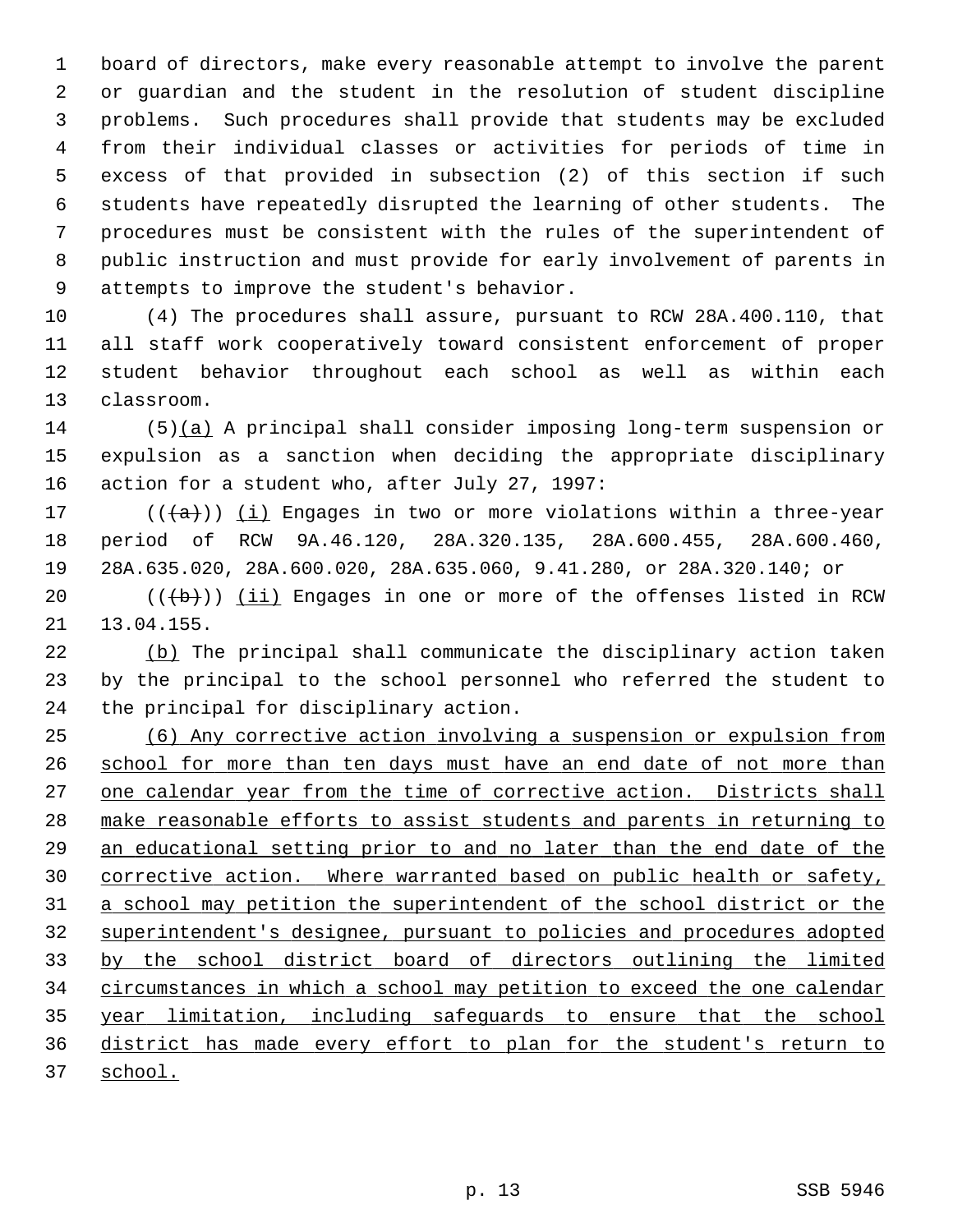(7) Nothing in this section prevents a public school district, educational service district, the Washington state center for childhood deafness and hearing loss, or the state school for the blind if it has suspended or expelled a student from the student's regular school setting from providing educational services to the student in an alternative setting or modifying the suspension or expulsion on a case- by-case basis.

 8 **Sec. 304.** RCW 28A.600.410 and 1992 c 155 s 1 are each amended to 9 read as follows:

 The state of Washington excludes tens of thousands of students from school each year due to out-of-school suspensions and expulsions. Out-12 of-school suspensions and expulsions contribute to poor academic achievement, lower graduation rates, and higher dropout rates. It is the intent of the legislature to minimize the use of out-of-school suspension and expulsion and its impact on student achievement by reducing the number of days that students are excluded from school due to disciplinary action. Student behavior should not result in the loss of educational opportunity in the public school system.

19 School districts are encouraged to find alternatives to suspension 20 including reducing the length of a student's suspension conditioned by 21 the commencement of counseling or other treatment services. Consistent 22 with current law, the conditioning of a student's suspension does not 23 obligate the school district to pay for the counseling or other 24 treatment services except for those stipulated and agreed to by the 25 district at the inception of the suspension.

26 **Sec. 305.** RCW 28A.600.460 and 1997 c 266 s 9 are each amended to 27 read as follows:

28 (1) School district boards of directors shall adopt policies that 29 restore discipline to the classroom. Such policies must provide for at 30 least the following: Allowing each teacher to take disciplinary action 31 to correct a student who disrupts normal classroom activities, abuses 32 or insults a teacher as prohibited by RCW 28A.635.010, willfully 33 disobeys a teacher, uses abusive or foul language directed at a school 34 district employee, school volunteer, or another student, violates 35 school rules, or who interferes with an orderly education process.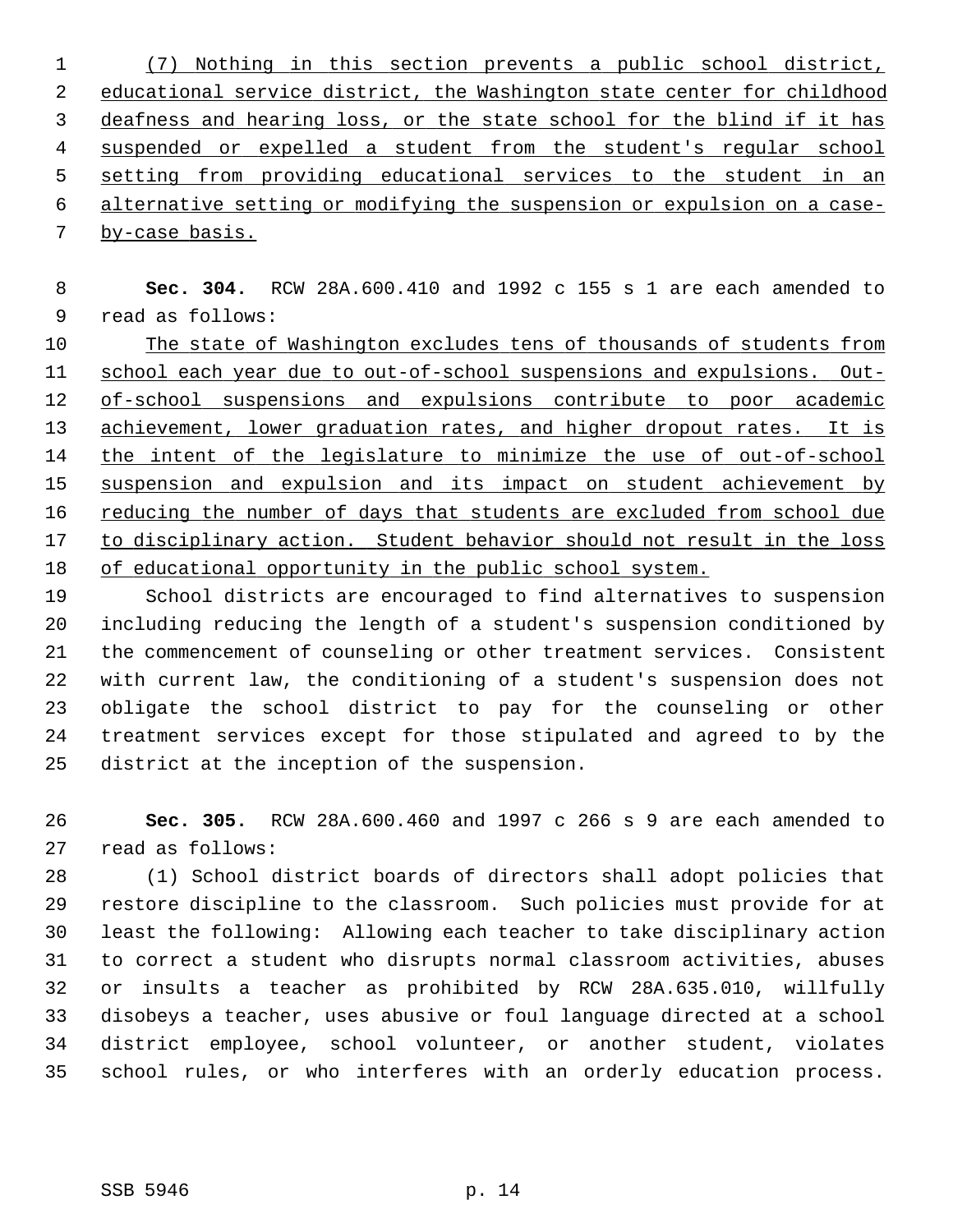1 Disciplinary action may include but is not limited to: Oral or written 2 reprimands; written notification to parents of disruptive behavior, a 3 copy of which must be provided to the principal.

 4 (2) A student committing an offense under chapter 9A.36, 9A.40, 5 9A.46, or 9A.48 RCW when the activity is directed toward the teacher, 6 shall not be assigned to that teacher's classroom for the duration of 7 the student's attendance at that school or any other school where the 8 teacher is assigned.

 9 (3) A student who commits an offense under chapter 9A.36, 9A.40, 10 9A.46, or 9A.48 RCW, when directed toward another student, may be 11 removed from the classroom of the victim for the duration of the 12 student's attendance at that school or any other school where the 13 victim is enrolled. A student who commits an offense under one of the 14 chapters enumerated in this section against a student or another school 15 employee, may be expelled or suspended.

16 (4) Nothing in this section is intended to limit the authority of 17 a school under existing law and rules to expel or suspend a student for 18 misconduct or criminal behavior.

19 (5) All school districts must collect data on disciplinary actions 20 taken in each school and must record these actions using the statewide 21 student data system, based on the data collection standards established 22 by the office of the superintendent of public instruction and the K-12 23 data governance group. The information shall be made available to the 24 public ((upon request. This collection of)), but public release of the 25 data shall not include personally identifiable information including, 26 but not limited to, a student's social security number, name, or 27 address.

28 **Sec. 306.** RCW 28A.300.046 and 2011 c 288 s 10 are each amended to 29 read as follows:

30 (1)(a) The superintendent of public instruction shall adopt rules 31 establishing a standard definition of student absence from school. In 32 adopting the definition, the superintendent shall review current 33 practices in Washington school districts, definitions used in other 34 states, and any national standards or definitions used by the national 35 center for education statistics or other national groups. The 36 superintendent shall also consult with the building bridges work group 37 established under RCW 28A.175.075.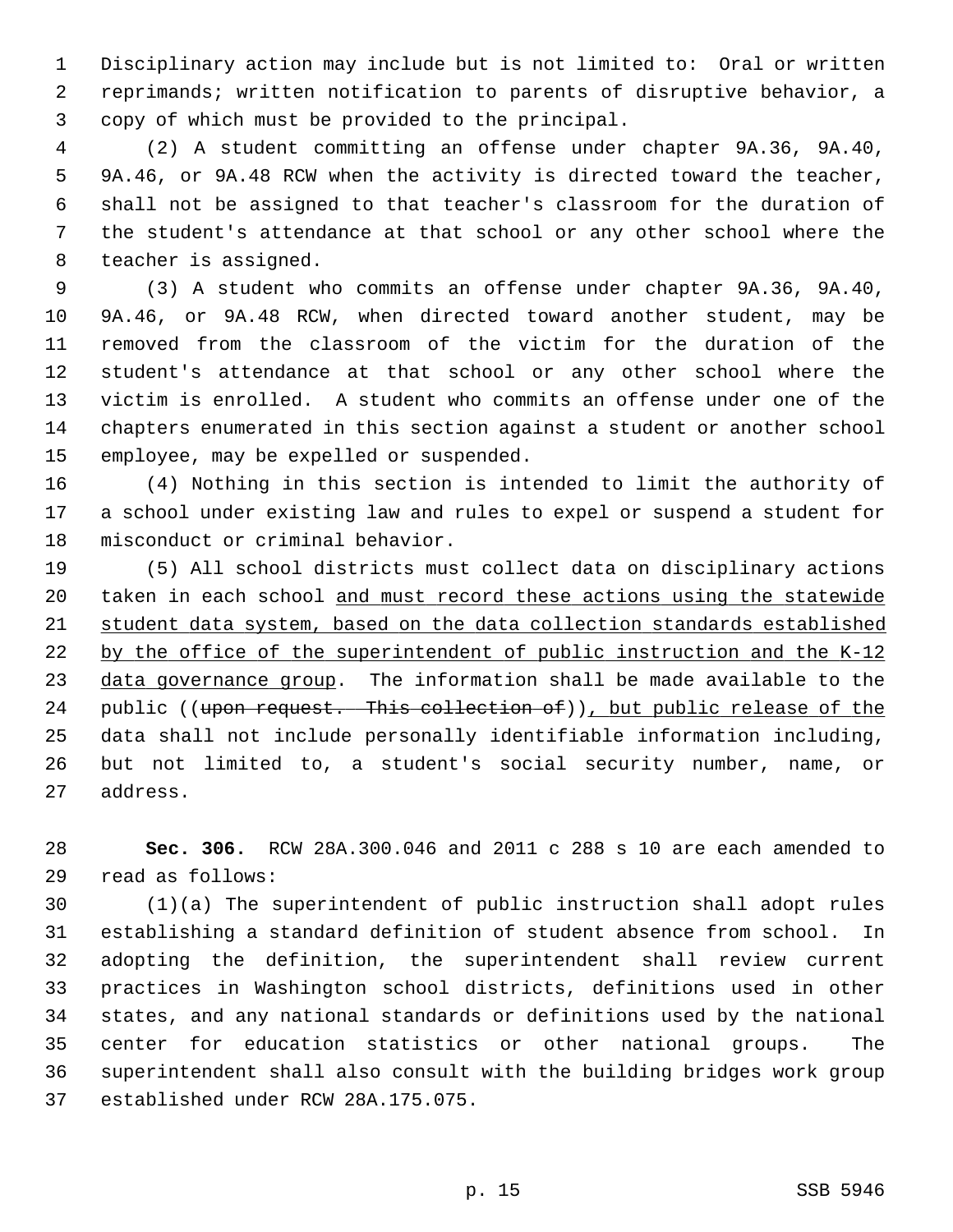1 (b) Using the definition of student absence adopted under this 2 section, the superintendent shall establish an indicator for measuring 3 student attendance in high schools for purposes of the PASS program 4 under RCW 28A.175.130.

 5 (2)(a) The K-12 data governance group under RCW 28A.300.507 shall 6 establish the parameters and an implementation schedule for statewide 7 collection through the comprehensive education and data research system 8 of: (i) Student attendance data using the definitions of student 9 absence adopted under this section; and (ii) student discipline data 10 with a focus on suspensions and expulsions from school.

11 (b) ((At a minimum,)) Student suspension and expulsion data 12 collected for the purposes of this subsection (2) must be:

13 (i) Made publicly available and easily accessible on the 14 superintendent of public instruction's web site; and

15 (ii) Disaggregated and cross-tabulated as established under RCW 16 28A.300.042.

17 (c) School districts must collect and submit student attendance 18 data and student discipline data for high school students through the 19 comprehensive education and data research system for purposes of the 20 PASS program under RCW 28A.175.130 beginning in the 2012-13 school 21 year.

22 **Sec. 307.** RCW 28A.300.042 and 2009 c 468 s 4 are each amended to 23 read as follows:

24 (1) All student data-related reports required of the superintendent 25 of public instruction in this title must be disaggregated by at least 26 the following subgroups of students: White, Black, Hispanic, American 27 Indian/Alaskan Native, Asian, Pacific Islander/Hawaiian Native, low 28 income, transitional bilingual, migrant, special education, and 29 students covered by section 504 of the federal rehabilitation act of 30 1973, as amended (29 U.S.C. Sec. 794).

 (2) All student data-related reports required of the superintendent of public instruction regarding student suspensions and expulsions as required in RCW 28A.300.046 are subject to disaggregation by subgroups including:

35 (a) Gender;

36 (b) Foster care;

37 (c) Homeless, if known;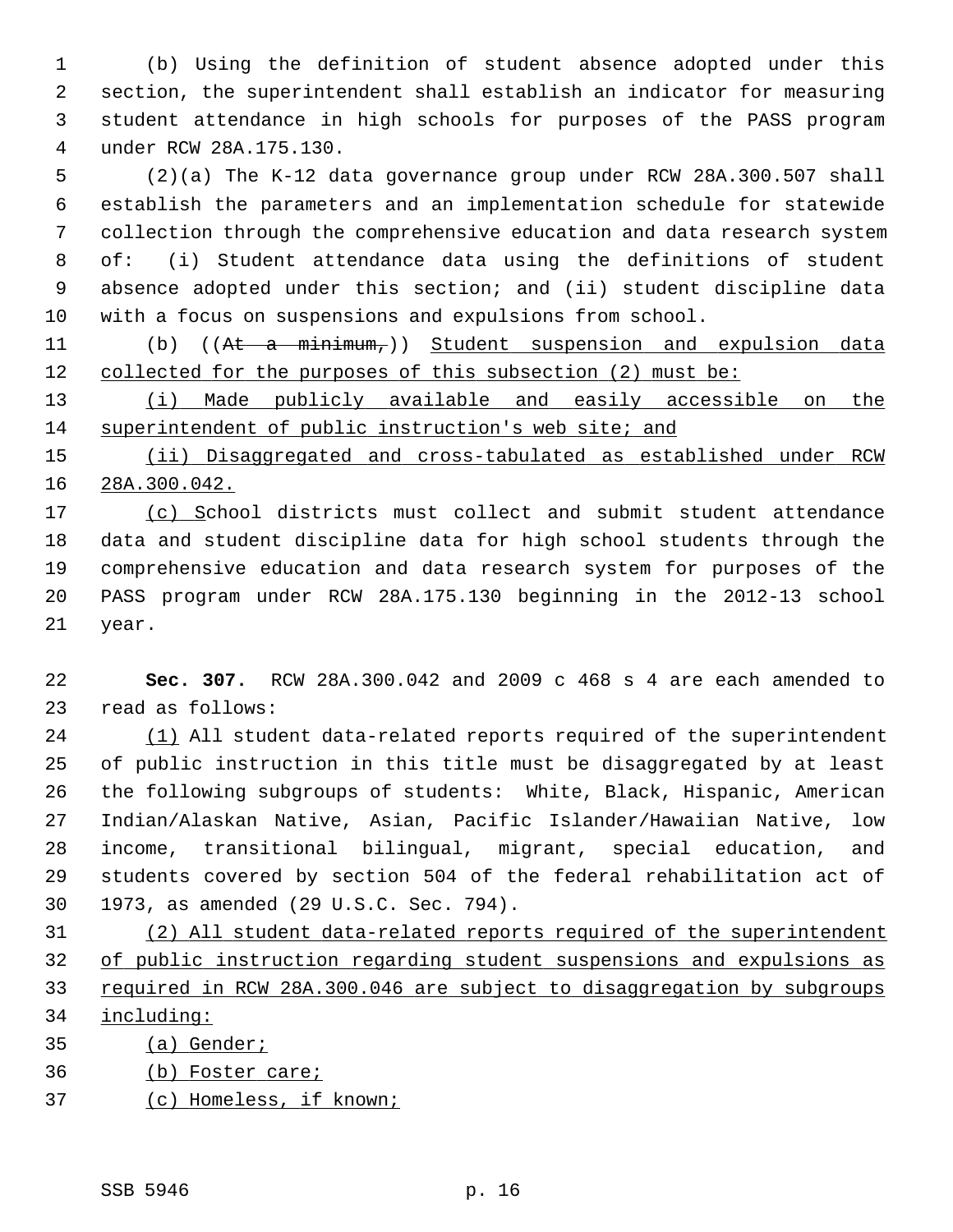| 1  | (d) School district;                                                   |
|----|------------------------------------------------------------------------|
| 2  | $(e)$ School;                                                          |
| 3  | $(f)$ Grade level;                                                     |
| 4  | (g) Behavior infraction code, including:                               |
| 5  | (i) Bullying;                                                          |
| 6  | $(ii)$ Tobacco;                                                        |
| 7  | (iii) Alcohol;                                                         |
| 8  | (iv) Illicit drug;                                                     |
| 9  | (v) Fighting without major injury;                                     |
| 10 | (vi) Violence without major injury;                                    |
| 11 | (vii) Violence with major injury;                                      |
| 12 | (viii) Possession of a weapon; and                                     |
| 13 | (ix) Other behavior resulting from a short-term or long-term           |
| 14 | suspension, expulsion, or interim alternative education setting        |
| 15 | intervention;                                                          |
| 16 | (h) Intervention applied, including:                                   |
| 17 | (i) Short-term suspension;                                             |
| 18 | (ii) Long-term suspension;                                             |
| 19 | (iii) Emergency expulsion;                                             |
| 20 | (iv) Expulsion;                                                        |
| 21 | (v) Interim alternative education settings;                            |
| 22 | (vi) No intervention applied; and                                      |
| 23 | (vii) Other intervention applied that is not described in this         |
| 24 | subsection $(2)(h)$ ;                                                  |
| 25 | (i) Number of days a student is suspended or expelled, to be           |
| 26 | counted in half or full days; and                                      |
| 27 | (j) Any other categories added at a future date by the data            |
| 28 | governance group.                                                      |
| 29 | (3) All student data-related reports required of the superintendent    |
| 30 | of public instruction regarding student suspensions and expulsions as  |
| 31 | required in RCW 28A.300.046 are subject to cross-tabulation at a       |
| 32 | minimum by the following:                                              |
| 33 | (a) School and district;                                               |
| 34 | (b) Race, low income, special education, transitional bilingual,       |
| 35 | migrant, foster care, homeless, students covered by section 504 of the |
| 36 | federal rehabilitation act of 1973, as amended (29 U.S.C. Sec. 794),   |
| 37 | and categories to be added in the future;                              |
| 38 | (c) Behavior infraction code; and                                      |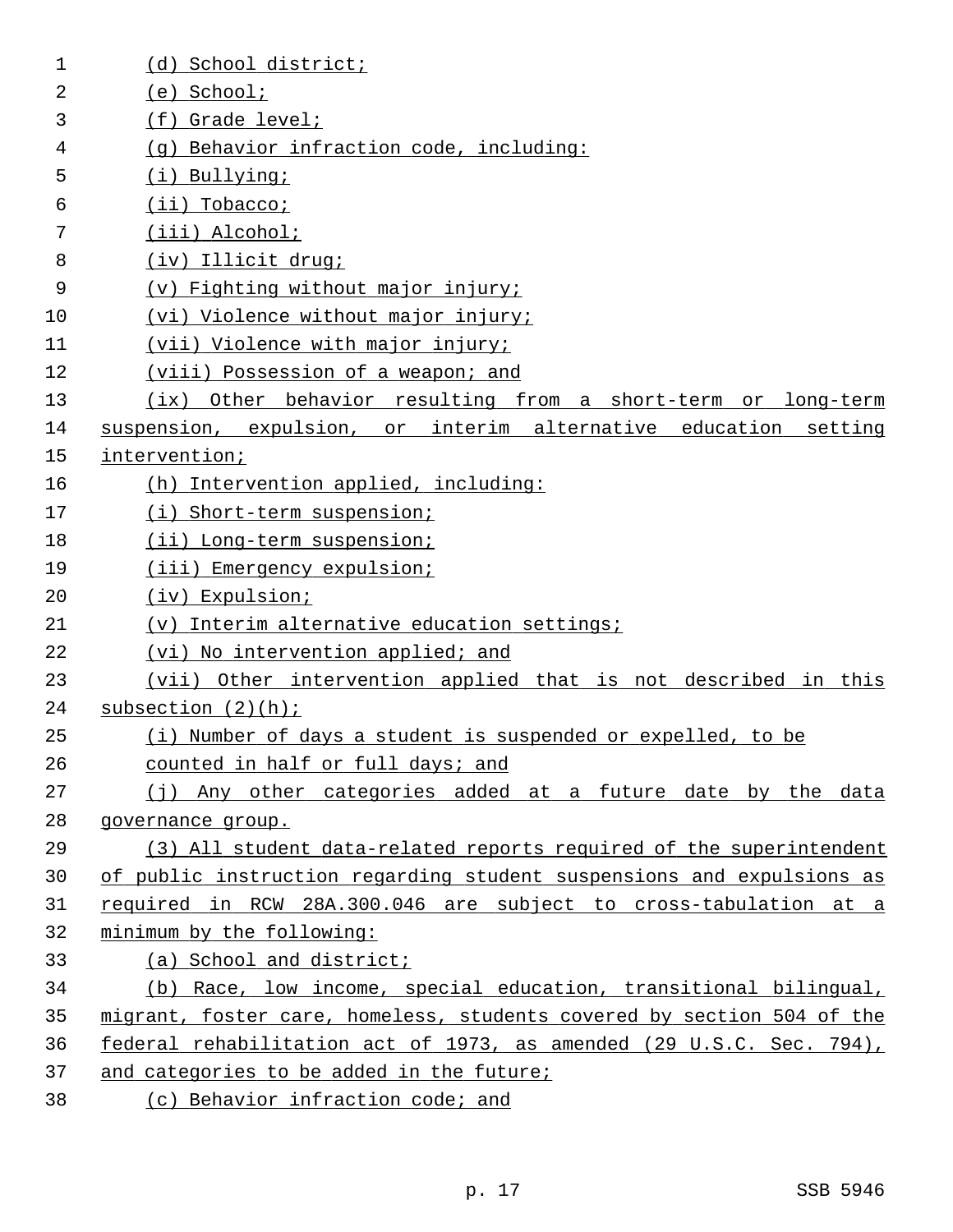2 NEW SECTION. **Sec. 308.** A new section is added to chapter 28A.600 3 RCW to read as follows:

 4 (1) School districts should make efforts to have suspended or 5 expelled students return to an educational setting as soon as possible. 6 School districts should convene a meeting with the student and the 7 student's parents or guardians within twenty days of the student's 8 long-term suspension or expulsion, but no later than five days before 9 the student's enrollment, to discuss a plan to reengage the student in 10 a school program.

11 (2) In developing a reengagement plan, school districts should 12 consider shortening the length of time that the student is suspended or 13 expelled, other forms of corrective action, and supportive 14 interventions that aid in the student's academic success and keep the 15 student engaged and on track to graduate. School districts must create 16 a reengagement plan tailored to the student's individual circumstances, 17 including consideration of the incident that led to the student's long-18 term suspension or expulsion. The plan should aid the student in 19 taking the necessary steps to remedy the situation that led to the 20 student's suspension or expulsion.

21 (3) Any reengagement meetings conducted by the school district 22 involving the suspended or expelled student and his or her parents or 23 guardians are not intended to replace a petition for readmission.

24 NEW SECTION. **Sec. 309.** Nothing in chapter . . ., Laws of 2013 1st 25 sp. sess. (this act) prevents a public school district, law enforcement 26 agencies, or law enforcement personnel from enforcing laws protecting 27 health and human safety.

# 28 **PART IV** 29 **EDUCATOR SUPPORT PROGRAM**

30 NEW SECTION. **Sec. 401.** A new section is added to chapter 28A.415 31 RCW to read as follows:

32 (1) The educator support program is established to provide 33 professional development and mentor support for beginning educators and 34 educators on probation under RCW 28A.405.100, to be composed of the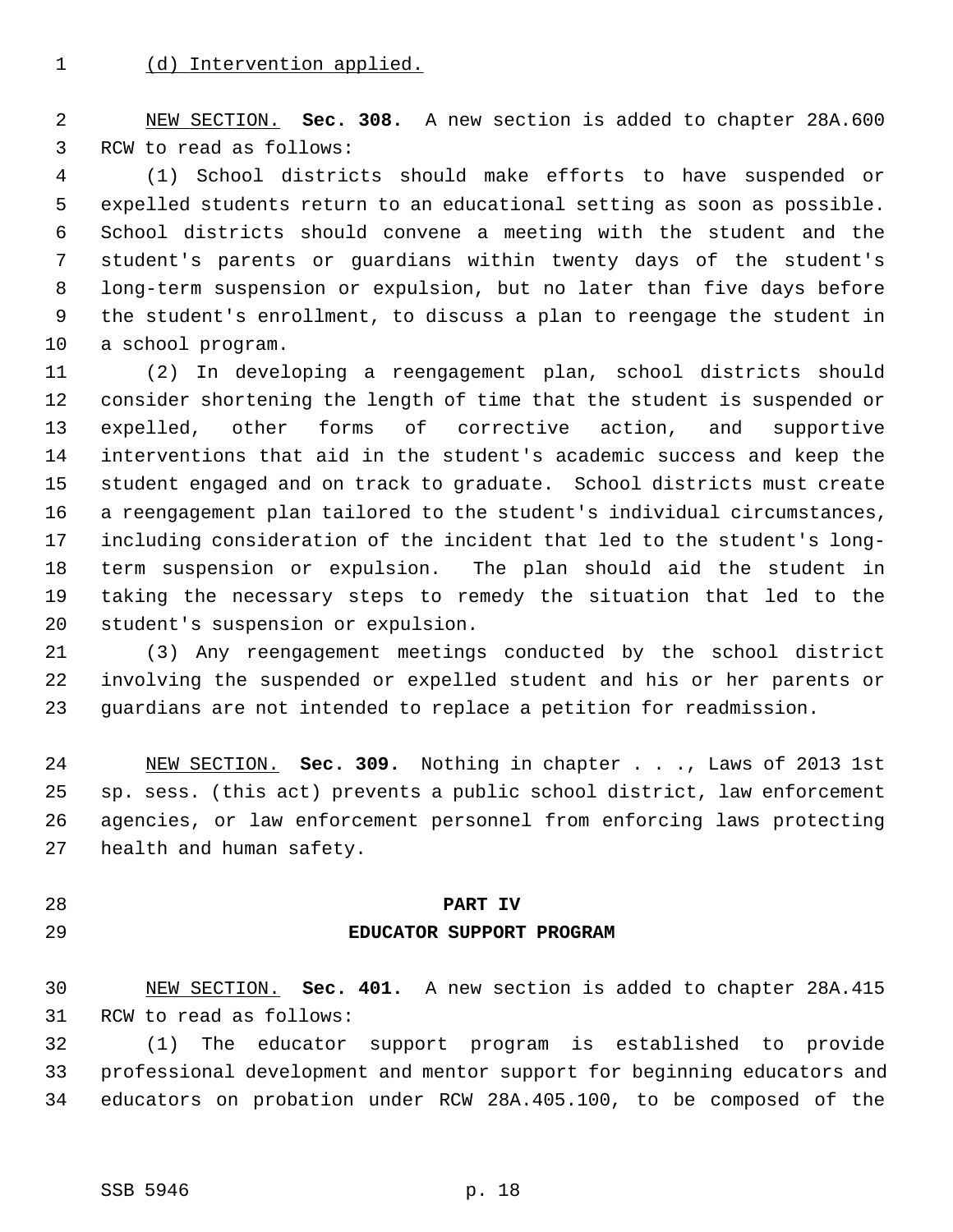1 beginning educator support team for beginning educators and continuous 2 improvement coaching for educators on probation, as provided in this 3 section.

 4 (2)(a) Subject to funds appropriated for this specific purpose, the 5 office of the superintendent of public instruction shall allocate funds 6 for the beginning educator support team on a competitive basis to 7 individual school districts or consortia of districts. School 8 districts are encouraged to include educational service districts in 9 creating regional consortia. In allocating funds, the office of the 10 superintendent of public instruction shall give priority to school 11 districts with low-performing schools identified under RCW 28A.657.020 12 as being challenged schools in need of improvement. A portion of the 13 appropriated funds may be used for program coordination and provision 14 of statewide or regional professional development through the office of 15 the superintendent of public instruction.

16 (b) A beginning educator support team must include the following 17 components:

18 (i) A paid orientation or individualized assistance before the 19 start of the school year for beginning educators;

20 (ii) Assignment of a trained and qualified mentor for the first 21 three years for beginning educators, with intensive support in the 22 first year and decreasing support over the following years depending on 23 the needs of the beginning educator;

24 (iii) Professional development for beginning educators that is 25 designed to meet their unique needs for supplemental training and skill 26 development;

27 (iv) Professional development for mentors;

28 (v) Release time for mentors and their designated educators to work 29 together, as well as time for educators to observe accomplished peers; 30 and

31 (vi) A program evaluation using a standard evaluation tool provided 32 from the office of the superintendent of public instruction that 33 measures increased knowledge, skills, and positive impact on student 34 learning for program participants.

35 (3) Subject to funds separately appropriated for this specific 36 purpose, the beginning educator support team components under 37 subsection (2) of this section may be provided for continuous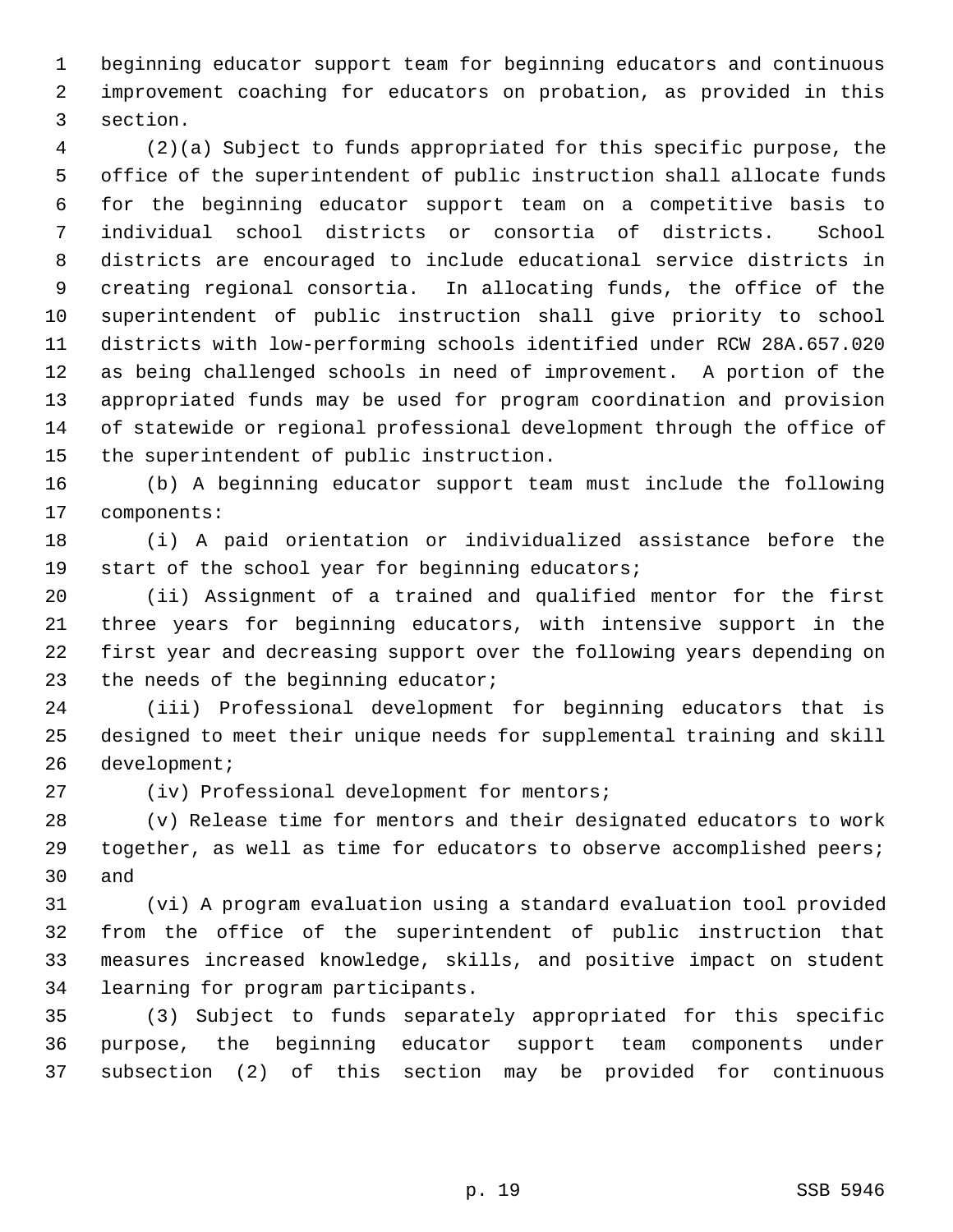1 improvement coaching to support educators on probation under RCW 2 28A.405.100.

 3 **Sec. 402.** RCW 28A.415.010 and 2006 c 263 s 807 are each amended to 4 read as follows:

 5 It shall be the responsibility of each educational service district 6 board to establish a center for the improvement of teaching. The 7 center shall administer, coordinate, and act as fiscal agent for such 8 programs related to the recruitment and training of certificated and 9 classified K-12 education personnel as may be delegated to the center 10 by the superintendent of public instruction under RCW 28A.310.470. To 11 assist in these activities, each educational service district board 12 shall establish an improvement of teaching coordinating council to 13 include, at a minimum, representatives as specified in RCW 28A.415.040. 14 An existing in-service training task force, established pursuant to RCW 15 28A.415.040, may serve as the improvement of teaching coordinating 16 council. The educational service district board shall ensure 17 coordination of programs established pursuant to RCW 28A.415.030, 18 28A.410.060, and ((28A.415.250)) section 401 of this act.

19 The educational service district board may arrange each year for 20 the holding of one or more teachers' institutes and/or workshops for 21 professional staff preparation and in-service training in such manner 22 and at such time as the board believes will be of benefit to the 23 teachers and other professional staff of school districts within the 24 educational service district and shall comply with rules of the 25 professional educator standards board pursuant to RCW 28A.410.060 or 26 the superintendent of public instruction ((pursuant to RCW 27 28A.415.250)). The board may provide such additional means of teacher 28 and other professional staff preparation and in-service training as it 29 may deem necessary or appropriate and there shall be a proper charge 30 against the educational service district general expense fund when 31 approved by the educational service district board.

32 Educational service district boards of contiguous educational 33 service districts, by mutual arrangements, may hold joint institutes 34 and/or workshops, the expenses to be shared in proportion to the 35 numbers of certificated personnel as shown by the last annual reports 36 of the educational service districts holding such joint institutes or 37 workshops.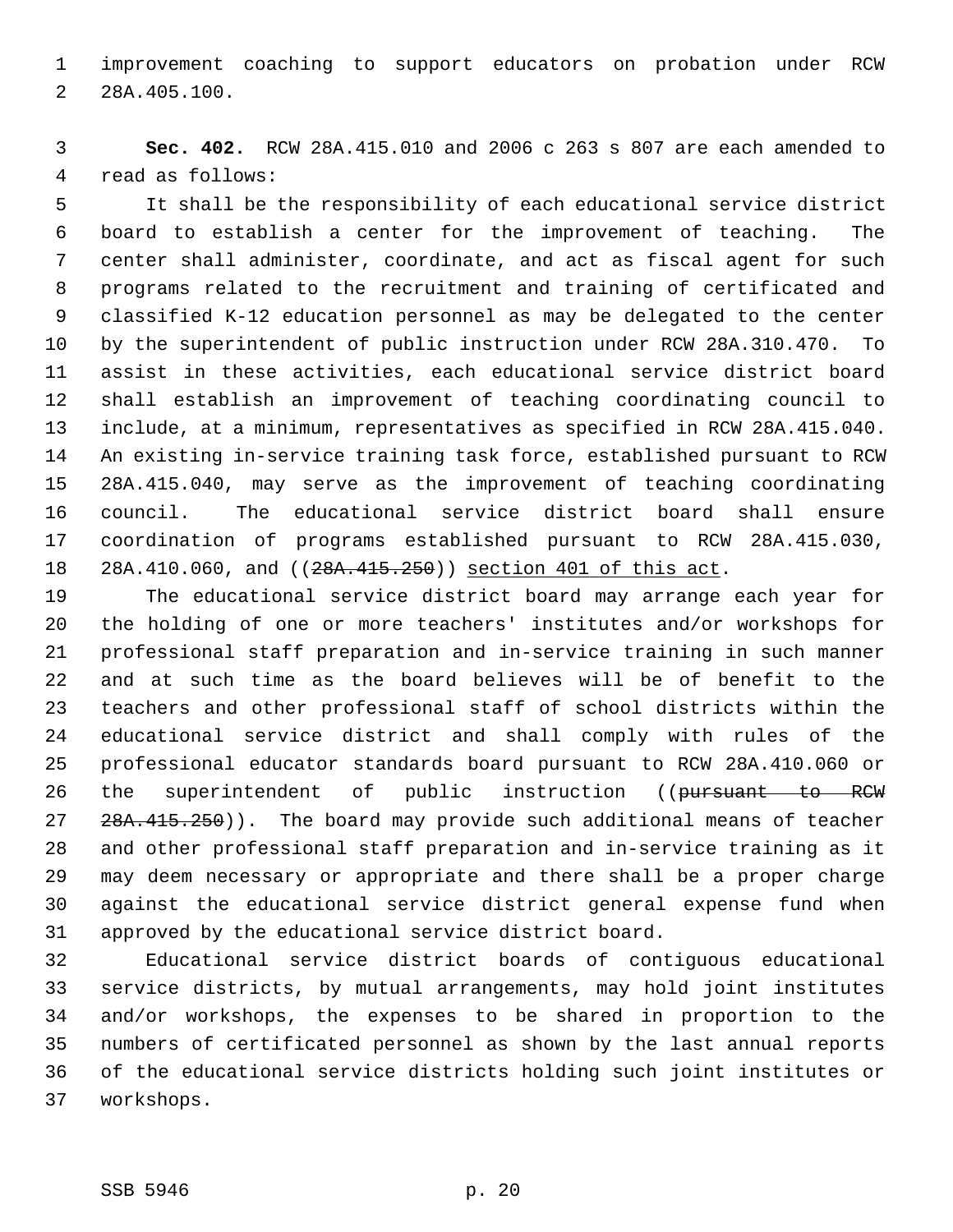1 In local school districts employing more than one hundred teachers 2 and other professional staff, the school district superintendent may 3 hold a teachers' institute of one or more days in such district, said 4 institute when so held by the school district superintendent to be in 5 all respects governed by the provisions of this title and rules 6 relating to teachers' institutes held by educational service district 7 superintendents.

# 8 **PART V** 9 **PROFESSIONAL DEVELOPMENT**

10 NEW SECTION. **Sec. 501.** A new section is added to chapter 28A.320 11 RCW to read as follows:

12 (1)(a) The legislature finds that the school district board of 13 directors sets the vision and provides direction and oversight for the 14 school district. The legislature further finds that the school 15 district superintendent is key to the day-to-day administration of the 16 school district. The legislature intends to provide additional 17 professional development opportunities for school district directors 18 and superintendents to focus on research-based governance strategies to 19 improve student achievement.

20 (b) The office of the superintendent of public instruction shall 21 develop and annually implement a professional development program for 22 first-time school directors and school district superintendents and for 23 on-going development of school directors and superintendents. The 24 program must focus on research-based governance strategies to improve 25 student achievement.

26 (2)(a) The legislature recognizes that there have been many recent 27 changes in state educational policies that affect students, educators, 28 and school district personnel, including the adoption of the common 29 core standards and the new evaluation system. The legislature further 30 recognizes that those important changes are intended to improve the 31 performance of the educational system and student achievement. The 32 legislature understands that the importance of providing adequate 33 training and professional development for the changes in policy to have 34 the successful outcomes that are intended. The legislature further 35 intends the training to be responsive to the needs of local school 36 districts.